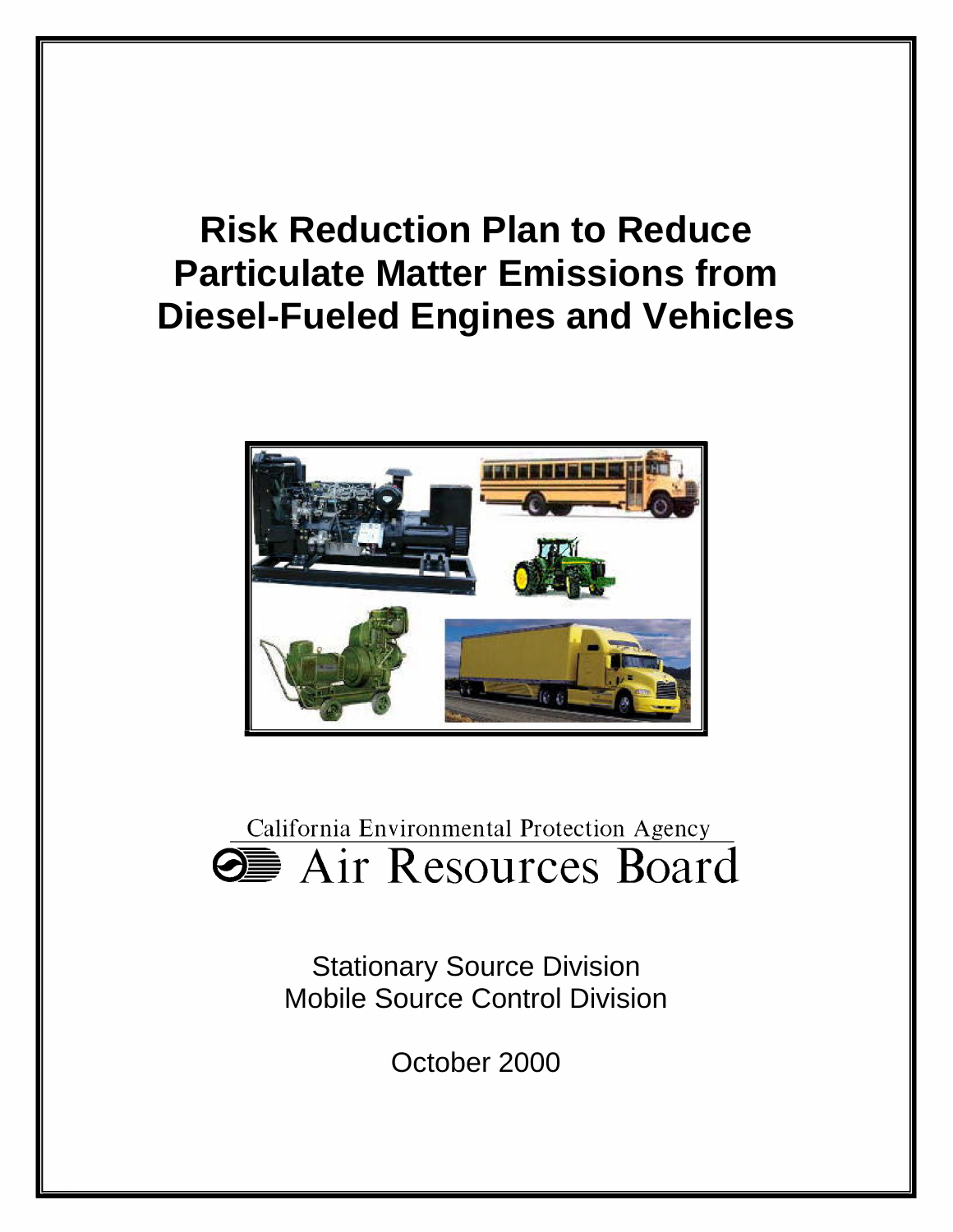#### **Prepared by**

Stationary Source Division Mobile Source Control Division

#### **Contributors**

Compliance Division Mobile Source Operations Division Planning and Technical Support Division Research Division Office of Environmental Health Hazard Assessment

## **Acknowledgements:**

In appreciation of their participation, the Air Resources Board staff extends its appreciation to the members of the Advisory Committee, Risk Management Subcommittee, Stationary Source Subcommittee, Mobile Source Subcommittee, and Fuels Subcommittee.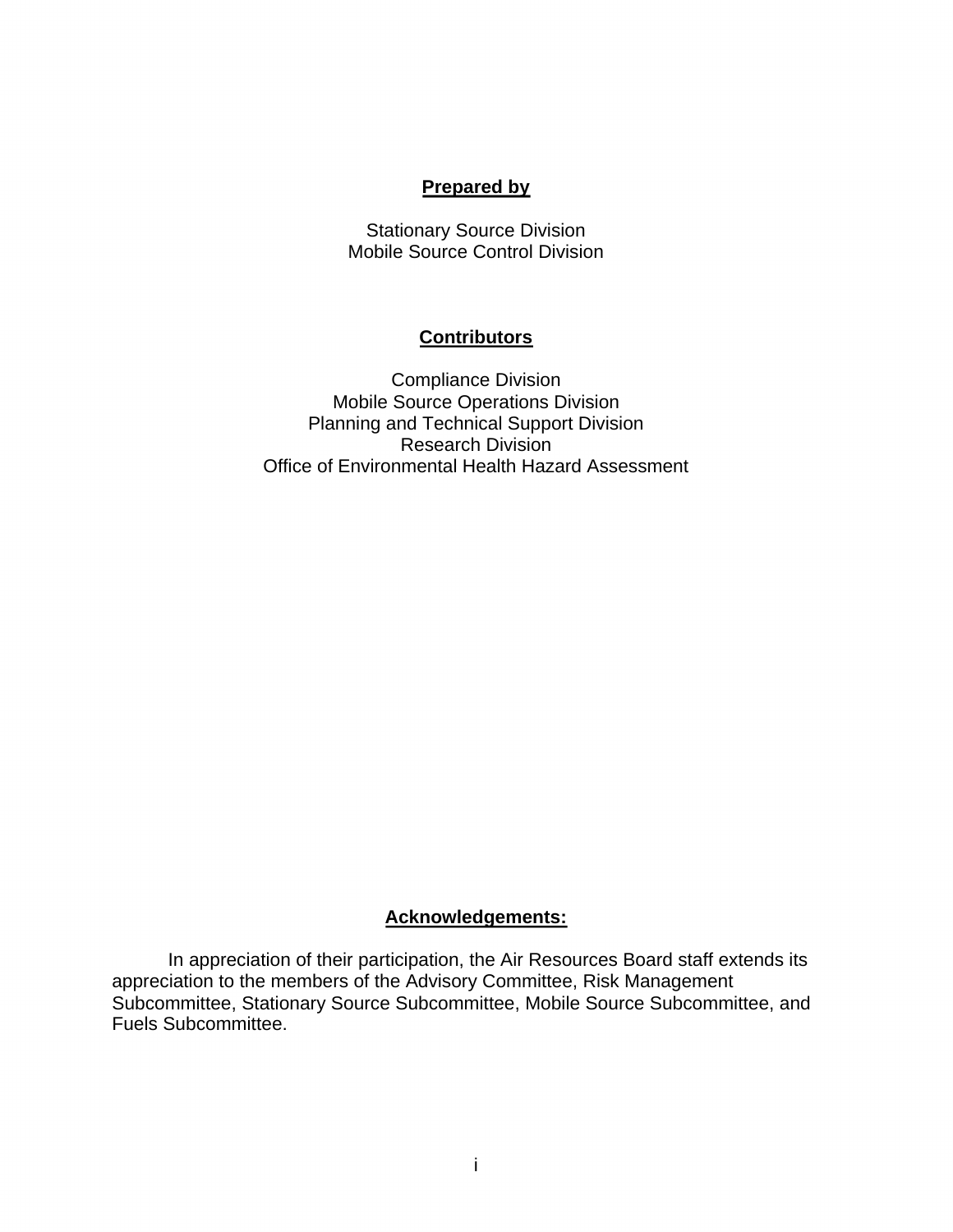## **TABLE OF CONTENTS**

| Contents |                             |                                                                                                                                                                                                                                                                                                                                                               | Page |
|----------|-----------------------------|---------------------------------------------------------------------------------------------------------------------------------------------------------------------------------------------------------------------------------------------------------------------------------------------------------------------------------------------------------------|------|
| Ι.       |                             |                                                                                                                                                                                                                                                                                                                                                               |      |
| II.      | Α.<br>B.                    | What does this report contain and how was it developed? 5                                                                                                                                                                                                                                                                                                     |      |
| III.     | Α.<br>B.<br>C.<br>D.        | What categories of diesel-fueled engines and vehicles                                                                                                                                                                                                                                                                                                         |      |
| IV.      | А.<br>B.<br>C.              | What current federal, state, or local regulations address diesel PM<br>What current federal, state, or local regulations address diesel PM<br>emissions from stationary and portable diesel-fueled engines? 10<br>What current federal, state or local regulations address diesel fuel                                                                        |      |
| V.       | А.<br><b>B.</b><br>C.<br>D. | What are the estimated diesel PM emissions for<br>What are the estimated statewide potential cancer risks<br>How much of the estimated statewide potential cancer risk<br>level from air toxics is due to diesel PM emissions?  15<br>What are the potential cancer risks associated with some<br>typical activities where diesel-fueled engines are used? 16 |      |
| VI.      | А.<br>В.                    | Has ARB identified control technology options that can further<br>reduce diesel PM emissions from diesel-fueled engines and vehicles?19<br>What are the costs associated with the control technology options? 20                                                                                                                                              |      |
| VII.     | А.                          | What alternatives to diesel-fueled engines and vehicles exist                                                                                                                                                                                                                                                                                                 |      |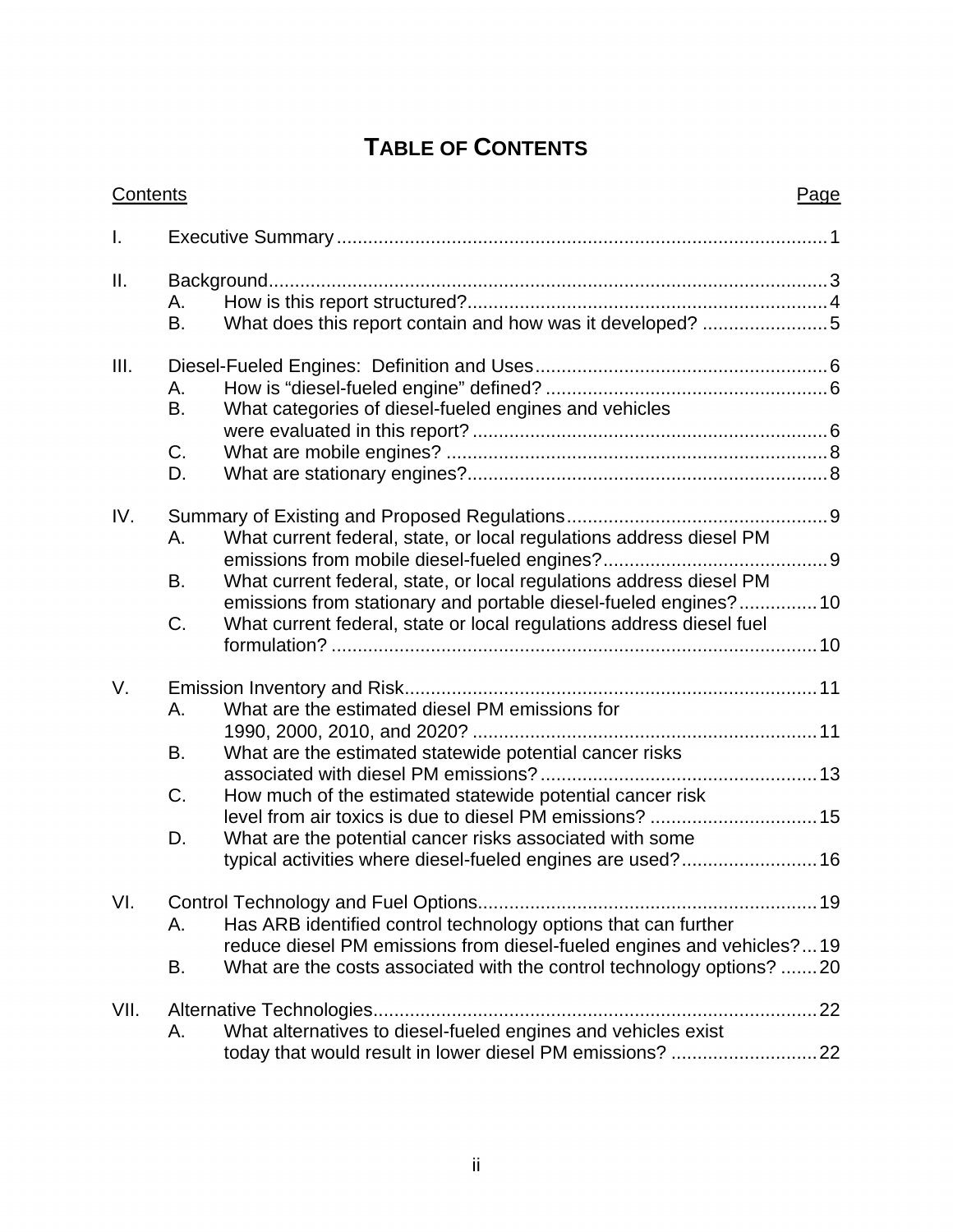## **TABLE OF CONTENTS (cont.)**

| Contents    |               |                                                                                                                              | Page |
|-------------|---------------|------------------------------------------------------------------------------------------------------------------------------|------|
| VIII.       |               |                                                                                                                              |      |
|             | А.            | What measures does ARB recommend be developed to further<br>reduce diesel PM emissions from mobile diesel-fueled engines     |      |
|             | <b>B.</b>     | What measures does ARB recommend be developed to further<br>reduce diesel PM emissions from stationary and off-road portable |      |
|             | C.            | What measures does ARB recommended regarding diesel fuel                                                                     |      |
|             | D.            | What impact will the recommended measures have on diesel PM                                                                  |      |
|             | Ε.            | What other expected benefits are associated with implementing                                                                |      |
|             |               |                                                                                                                              |      |
|             | F.            | What possible adverse impacts may be associated with the                                                                     |      |
|             | G.            | What actions should the U.S. EPA pursue to support the                                                                       |      |
| Appendix I: |               | Glossary of Terms and Acronyms                                                                                               |      |
|             | Appendix II:  | Stationary and Portable Diesel-Fueled Engines: Appendix to the Diesel<br>Risk Reduction Plan, September 2000                 |      |
|             | Appendix III: | Mobile Diesel-Fueled Engines: Appendix to the Diesel Risk Reduction<br>Plan, September 2000                                  |      |
|             | Appendix IV:  | Fuels Report: Appendix to the Diesel Risk Reduction Plan,<br>September 2000                                                  |      |
|             | Appendix V:   | <b>Summary of Existing Regulations</b>                                                                                       |      |
|             | Appendix VI:  | Methodology for Estimating the Ambient Concentrations of Particulate<br>Matter from Diesel-Fueled Engines and Vehicles       |      |
|             | Appendix VII: | <b>Risk Characterization Scenarios</b>                                                                                       |      |
|             |               | Appendix VIII: Health and Safety Code Section 39665                                                                          |      |

Appendix IX: Diesel PM Control Technologies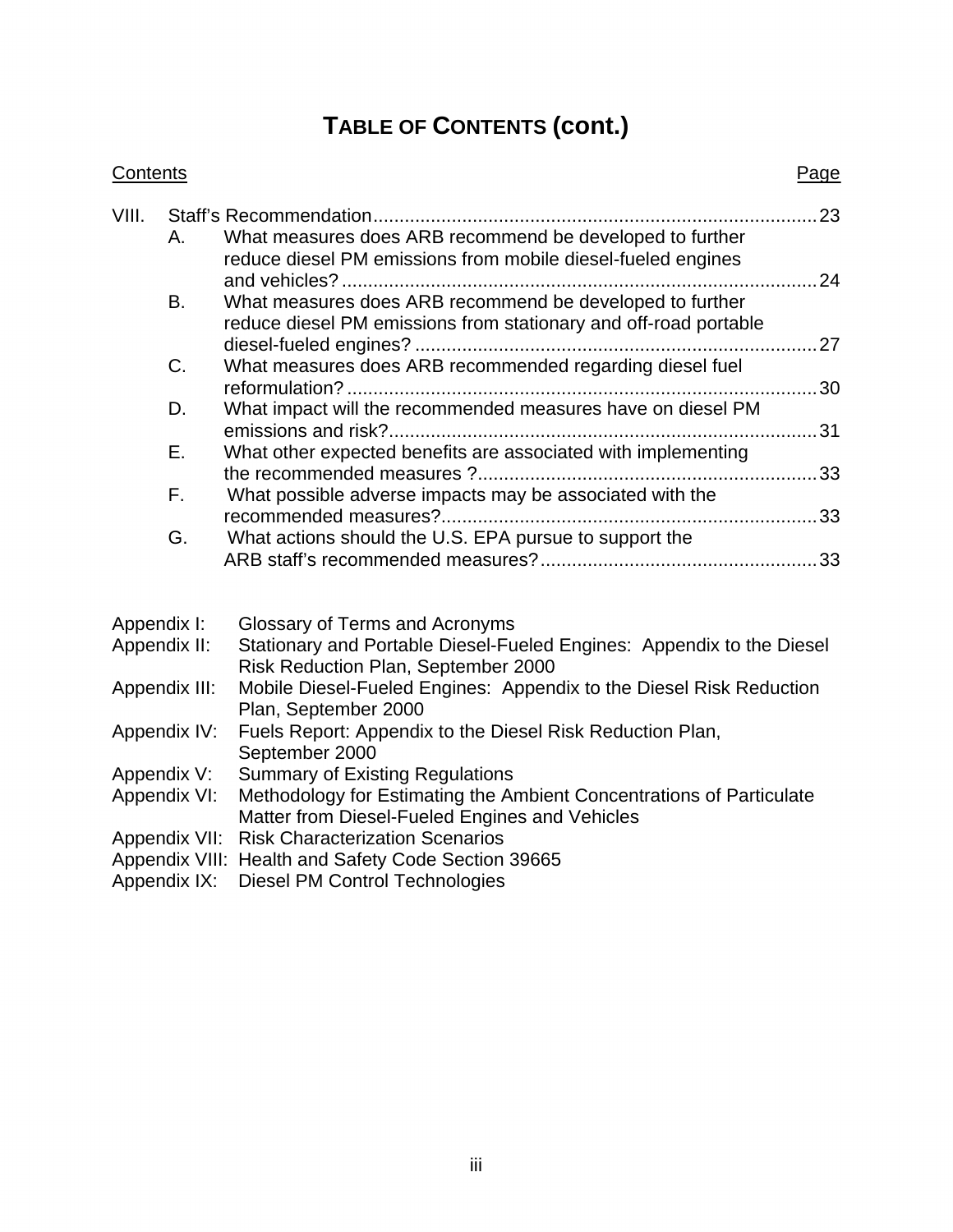## **I. EXECUTIVE SUMMARY**

Particulate matter emissions from diesel-fueled vehicles and engines are about 28,000 tons per year in California. These emissions come from a wide variety of sources including over one million on-road and off-road vehicles, about 16,000 stationary engines, and close to 50,000 portable engines. On-road engines account for about 27 percent of the emissions, off-road engines about 66 percent, with the remaining 7 percent from stationary and portable engines. With full implementation of the current vehicle standards on the books and vehicle turnover, diesel particulate matter (diesel PM) will still be about 22,000 tons per year in 2010 and about 19,000 tons per year in 2020.

In 1998, following an exhaustive 10-year scientific assessment process, the Air Resources Board (ARB or Board) identified particulate matter from diesel-fueled engines as a toxic air contaminant (TAC). On a statewide basis, the average potential cancer risk associated with these emissions is over 500 potential cases per million. In the South Coast Air Basin, the potential risk associated with diesel PM emissions is estimated to be 1,000 per million people. Compared to other air toxics the Board has identified and controlled, diesel PM emissions are estimated to be responsible for about 70 percent of the total ambient air toxics risk. In addition to these general risks, diesel PM can also present elevated localized or near-source exposures. Depending on the activity and nearness to receptors, these potential risks can range from small to 1,500 per million or more. As a result of this significant potential risk, when the Board identified diesel PM as a TAC, it directed staff to convene an advisory committee of interested parties to engage in a dialogue on the steps that can be taken to reduce these emissions.

This plan, the Diesel Risk Reduction Plan or Diesel RRP, represents the staff's proposal for a comprehensive plan to significantly reduce diesel PM emissions. The basic premise behind the staff proposal is simple: to require all new diesel-fueled vehicles and engines to use state-of-the-art catalyzed diesel particulate filters (DPFs) and very low-sulfur diesel fuel. Further, all existing vehicles and engines should be evaluated, and wherever technically feasible and cost-effective, retrofitted with DPFs. As with new engines, very low-sulfur diesel fuel should be used by retrofitted vehicles and engines. In short, the staff's proposed plan contains the following three components:

- 1. New regulatory standards for all new on-road, off-road, and stationary diesel-fueled engines and vehicles to reduce diesel PM emissions by about 90 percent overall from current levels;
- 2. New retrofit requirements for existing on-road, off-road, and stationary diesel-fueled engines and vehicles where determined to be technically feasible and cost-effective; and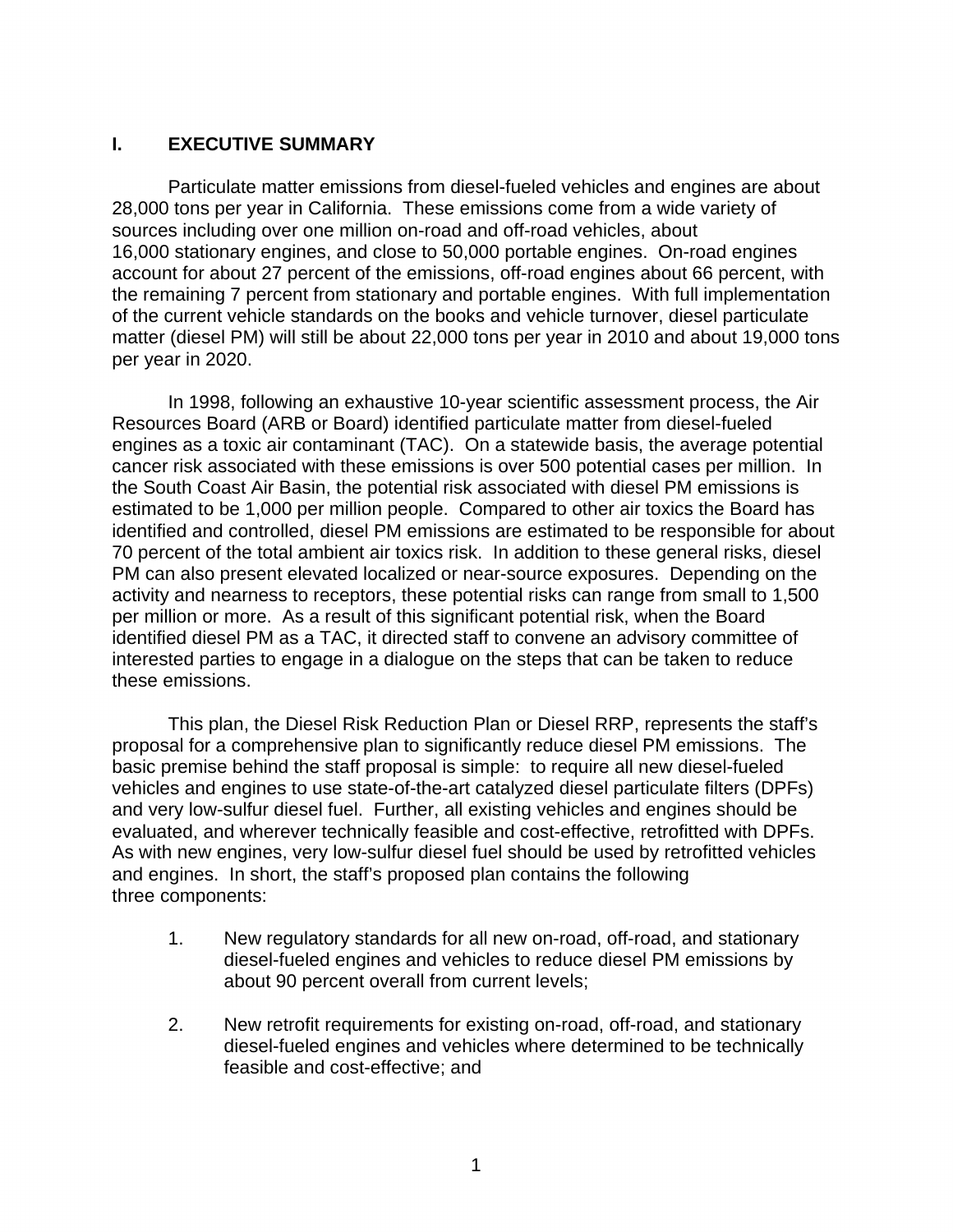3. New Phase 2 diesel fuel regulations to reduce the sulfur content levels of diesel fuel to no more than 15 ppm to provide the quality of diesel fuel needed by the advanced diesel PM emission controls.

Diesel PM filter control technology is now available and has been demonstrated in over 40,000 applications worldwide. It is staff's vision that well before the end of this decade these filters will become as commonplace on diesel-fueled engines as catalysts are now on gasoline-fueled vehicles.

Upon the Board's approval of this comprehensive plan with its various control measures, staff will begin the full regulatory process to develop the actual regulations envisioned by this plan. During the regulatory development process, the details associated with each specific regulation will be fully developed. Over the next several years, staff will be developing these regulations and bringing them to the Board for consideration of adoption. To assist staff in evaluating retrofit applications and provide technical advice to staff, the Board created an Advisory Committee on Toxic Air Contaminant Emissions from Diesel-Fueled Engines and Vehicles.

While the principal focus of this plan is the reduction in emissions of diesel PM, staff are well aware that there are a number of viable alternative technologies, such as compressed natural gas and electrification that in many cases could be used to accomplish the same results. It is staff's full intent, as it develops the regulations proposed in this plan, to fully explore and engage in dialogue with interested parties concerning opportunities for using these alternatives to reduce diesel PM emissions.

The projected emission benefits associated with the full implementation of this plan, including proposed federal measures, are reductions in diesel PM emissions and associated cancer risks of 75 percent by 2010 and 85 percent by 2020. The measures recommended in this plan will have a great impact on reducing the localized risks associated with activities that expose nearby individuals to diesel PM emissions. Further, there are other benefits associated with reducing diesel PM emissions. These include reduced ambient fine particulate matter levels, increased visibility, less material damage due to soiling of surfaces, and reduced incidences of noncancer health effects, such as bronchitis and asthma. Staff expects that the costs associated with carrying out this plan will be significant and will be on the order of the costs associated with other major ARB programs.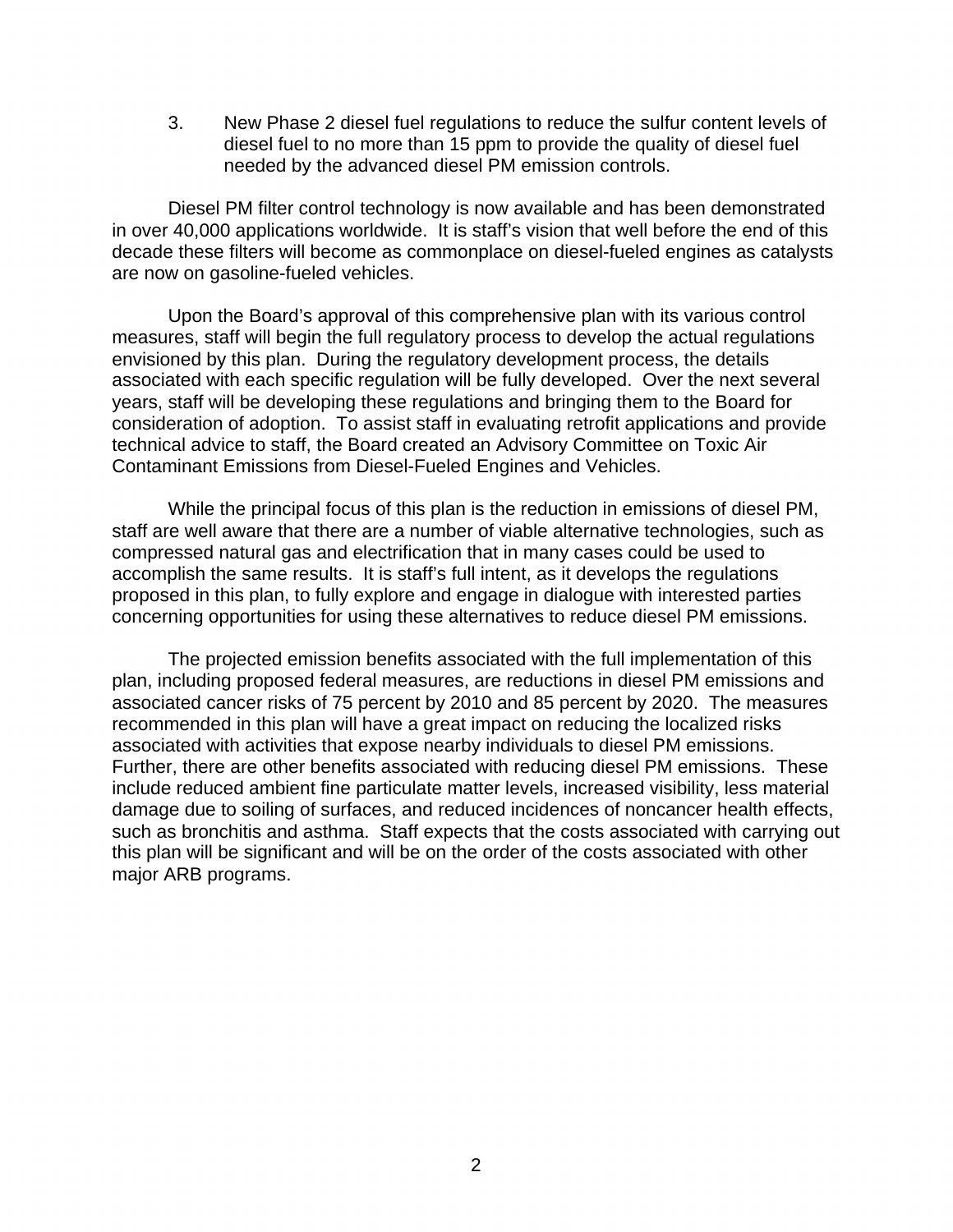## **II. BACKGROUND**

The public's exposure to TACs is a significant public health issue in California. In 1983, the California Legislature enacted a program to identify the health effects of TACs and to reduce exposure to these contaminants to protect the public health (Assembly Bill (AB) 1807: Health and Safety Code sections 39650-39674). The Legislature established a two-step process to address the potential health effects from TACs. The first step is the risk assessment (or identification) phase. The second step is the risk management (or control) phase of the process.

In August 1998, the ARB identified diesel PM as a TAC, following a 10-year review process. This marked the completion of the identification phase of the process to address the potential for adverse health effects associated with diesel PM emissions.

This Diesel RRP is the first formal product of the risk management phase of the AB 1807 process. This report presents information that identifies the available options to reduce diesel PM, and identifies recommended control measures to achieve further reductions. The recommended control measures would be developed as mobile source regulations or stationary source airborne toxic control measures (ATCMs).

The next step in the AB 1807 process, following approval of this plan by the Board, is the development of the specific ATCMs and fuel or vehicular emissions regulations designed to reduce diesel PM emissions. The goal of each regulation is to reduce diesel PM to the greatest extent feasible. These regulations must be technically feasible and be cost-effective, and they will provide an opportunity to address issues associated with the application of controls on a specific source categories. In developing rules to implement the Diesel RRP, the staff will consider the availability and cost of engine modifications, add-on control technology, changes in fuel parameters, alternative fuels, and alternative methods of performing the function of the diesel engine application. Thus, although most of the Board's regulatory activities are expected to be focused on emission controls that can be added to or built into diesel-fueled engines, staff will also fully integrate alternative "non-diesel" technologies (e.g., electrification and compressed natural gas (CNG)) as possible control options for reducing diesel PM emissions.

ARB staff will develop the ATCMs and regulations with full public involvement and dialogue through public workshops and meetings with groups and individuals. Draft versions of the ATCMs and regulations will be presented to the public for review and comment, and final draft versions will be presented to the Board for approval. Public outreach is an essential element in the development of any ATCM or regulation to ensure that all affected and interested parties have full opportunity to provide input and shape rules that are both effective and workable.

As part of the identification process, the Office of Environmental Health Hazard Assessment (OEHHA) evaluated the potential for diesel exhaust to affect human health. The OEHHA found that exposures to diesel PM resulted in an increased risk of cancer and an increase in chronic noncancer health effects including a greater incidence of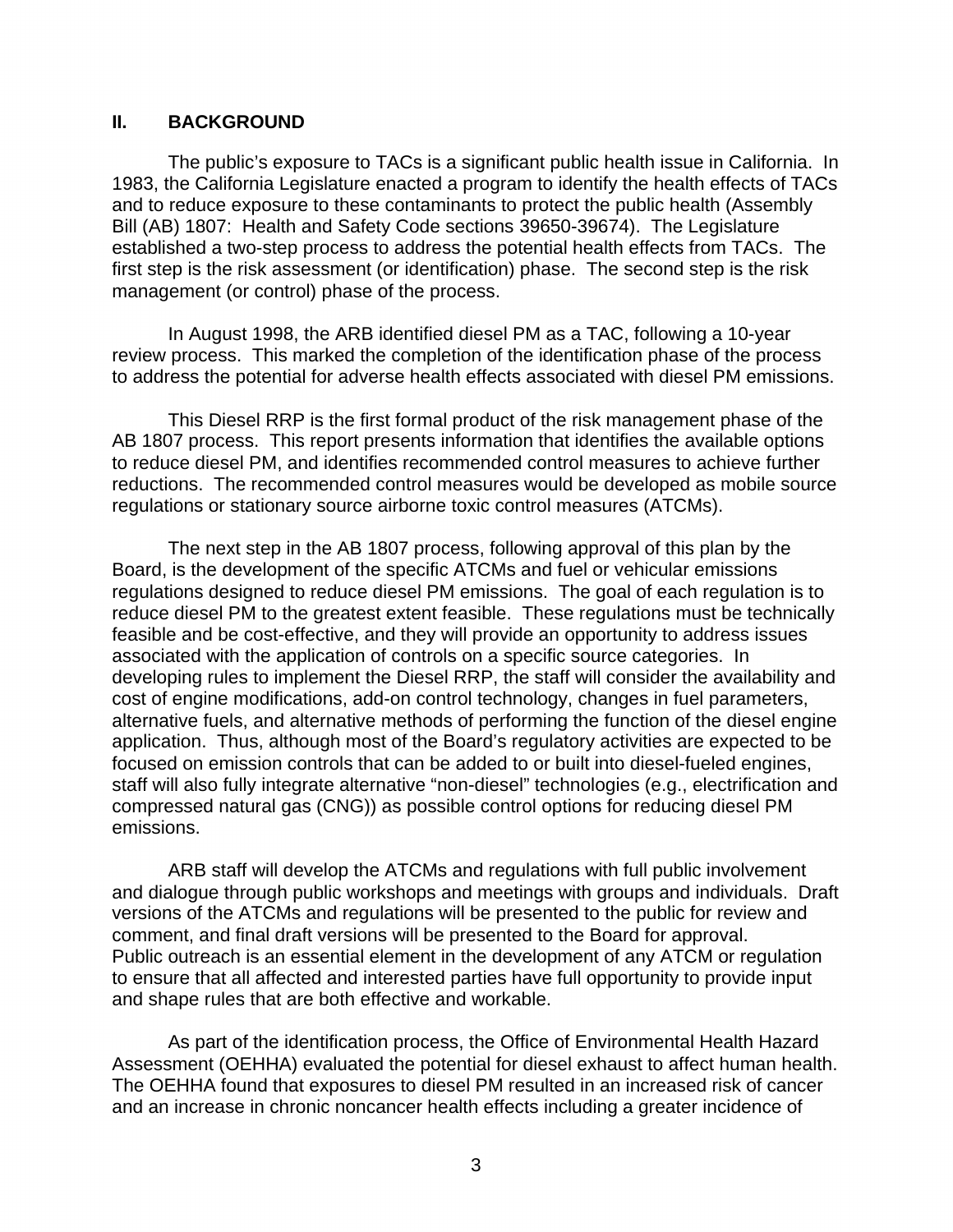cough, labored breathing, chest tightness, wheezing, and bronchitis. The OEHHA estimated that based upon available studies, the potential cancer risk from exposure to diesel PM in concentrations of one microgram per cubic meter ranged from 130 to 2400 excess cancers per million. The Scientific Review Panel (SRP) approved the OEHHA's determinations concerning health effects and approved the range of risk for particulate matter from diesel-fueled engines. The SRP concluded that a value of 300 excess cancers per million people, per microgram per cubic meter of diesel PM, was appropriate as a point estimate of unit risk for diesel PM.

The OEHHA also concluded that exposure to diesel PM in concentrations exceeding 5 micrograms per cubic meter can result in a number of long-term (chronic) noncancer health effects including greater incidence of cough, phlegm, and bronchitis. The 5 microgram per cubic meter value is referred to as the Chronic Reference Exposure Value (REL) for diesel PM. The SRP supported the OEHHA's conclusion and noted that the REL may need to be lowered further as more data emerge on potential adverse noncancer effects of diesel PM.

As part of its formal identification of diesel PM as a TAC, the Board accepted the OEHHA and SRP's conclusions and directed the ARB staff to begin the risk management process. The staff was directed to develop control measures to reduce both diesel PM and other potentially harmful pollutants. The staff was also directed to form a diesel risk management working group to advise the staff during its risk management efforts. This working group, the Advisory Committee and subcommittees, are discussed in Section B., below.

## **A. How is this report structured?**

This report consists of a main report and appendices that summarize and discuss the proposed Diesel RRP to reduce emissions, exposure, and potential cancer risk associated with particulate matter from diesel-fueled engines.

The main report provides the following information:

- $\bullet$  defines the term "diesel-fueled engine" and identifies the categories of diesel-fueled engines and vehicles evaluated in this report;
- ◆ summarizes current regulations that address diesel PM emissions from diesel-fueled engines and vehicles;
- ◆ presents diesel PM emission inventory estimates, estimated ambient concentrations, and associated potential cancer risk information for the years 1990, 2000, 2010, and 2020;
- ◆ presents current near-source diesel PM emissions exposure and potential cancer risk estimates;
- discusses available diesel PM emissions control technology options;
- ◆ present's ARB staff's recommendation, based upon the above information, to further control particulate matter emissions from diesel-fueled engines and vehicles;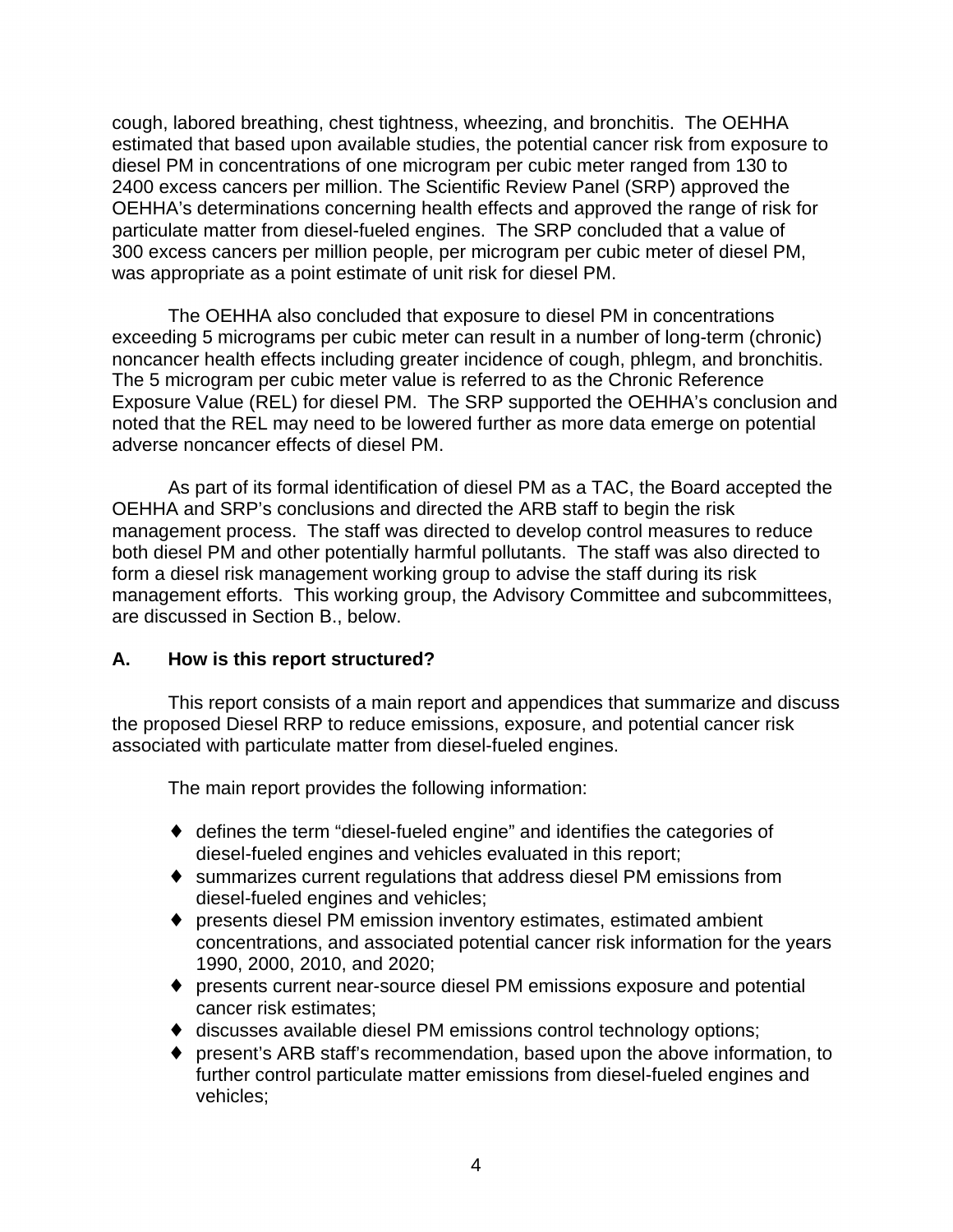- estimates the reduction in diesel PM emissions, exposure, and risk by 2010 and 2020 that could be achieved if all recommended measures were implemented; and
- ◆ recommends specific measures to be developed to further reduce diesel PM emissions from diesel-fueled engines and vehicles.

Appendix I is a list of terms, definitions and acronyms used in both the main report and appendices. Appendix II is a report on the need for further regulation of stationary and portable diesel-fueled engines. Appendix III is a report on the need for further regulation of mobile on-and off-road diesel-fueled engines (excluding portable equipment, which is addressed in Appendix II). Appendix IV is a report on the need for further regulation of diesel fuel. Appendix V is a summary of existing regulations addressing diesel-fueled engines, vehicles, and diesel fuel. Appendix VI is a discussion of the methodology for estimating the ambient concentrations of diesel PM emissions from diesel-fueled engines and vehicles. Appendix VII is a discussion of the potential risks associated with typical activities where diesel-fueled engines and vehicles are used (risk characterization scenarios). Appendix VIII is Health and Safety Code Section 39665, which identifies the requirements this report must meet. Appendix IX is a discussion of diesel PM control technologies.

## **B. What does this report contain and how was it developed?**

In accordance with California Health and Safety Code Section 39665 (see Appendix VIII), this report includes the following information:

- number (population) and categories of diesel-fueled engines and vehicles;
- ¨ consideration of all past and current measures for reducing diesel PM;
- emissions and associated ambient and near-source potential risk levels for diesel PM;
- $\bullet$  available technologies for reducing diesel PM;
- $\bullet$  initial estimates for the costs of reducing diesel PM;
- $\bullet$  alternative methods of emission reductions;
- recommended measures to be developed to reduce emissions and potential risk;
- $\bullet$  potential adverse health, safety, or environmental impacts from implementation of the recommended measures; and
- impact of the recommended measures on diesel PM emissions and potential risk.

While the above items are addressed in this plan, staff will further refine and update this information as it develops the various control measures identified in this plan.

To ensure full opportunity for public consultation and input in developing this report, an Advisory Committee was created to serve as a forum for on-going communication, cooperation, and coordination in identifying opportunities to reduce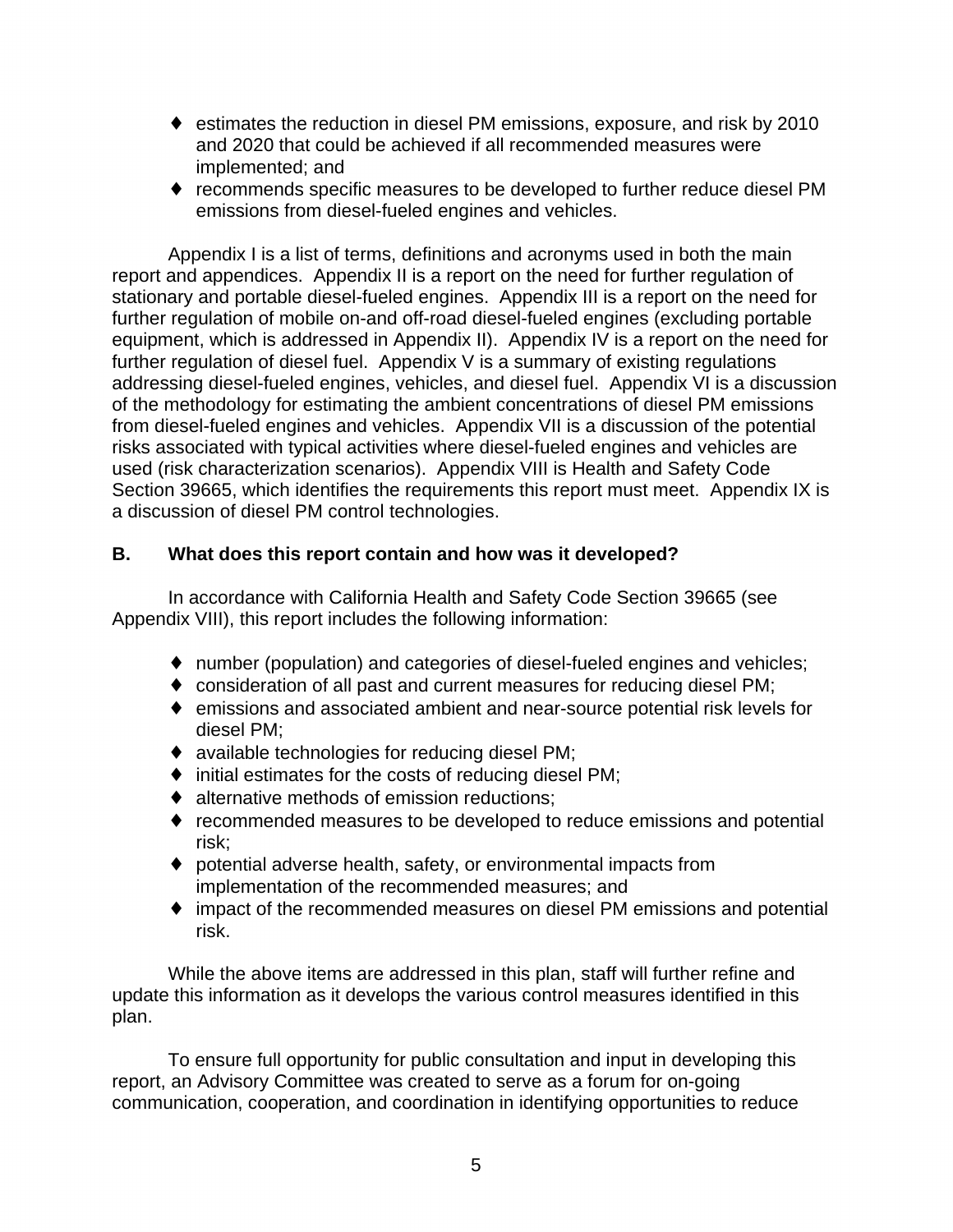diesel PM emissions. The Advisory Committee consists of the Stationary Source, Fuels, Mobile Source/Alternative Strategies, and Risk Management subcommittees. The Advisory Committee and each of the four subcommittees include representatives from industry, local districts, environmental organizations, ARB, the United States Environmental Protection Agency (U.S. EPA), and the public.

ARB staff presented a draft of this document to each of the four subcommittees and the Advisory Committee for review and comment. All comments were considered and the draft report was revised in a number of ways to reflect these comments.

## **III. DIESEL-FUELED ENGINES: DEFINITION AND USES**

## **A. How is "diesel-fueled engine" defined?**

For purposes of this report, a diesel-fueled engine is defined as any internal combustion, compression-ignition (diesel-cycle) engine. It is generally assumed that the engine will be using diesel fuel. However, diesel-cycle engines using alternative fuels or fuel reformulation (e.g., jet fuel, biodiesel, CNG, and diesel/water mixtures) will also be addressed during the development of each specific ATCM or regulation.

#### **B. What categories of diesel-fueled engines and vehicles were evaluated in this report?**

Staff's goal in this plan was to address all diesel-fueled engines in California. Figure 1 identifies the specific categories of diesel-fueled engines and vehicles evaluated in this report. The following paragraphs provide a brief description of each category. Detailed descriptions can be found in Appendix II for Stationary Engines and in Appendix III for Mobile Engines.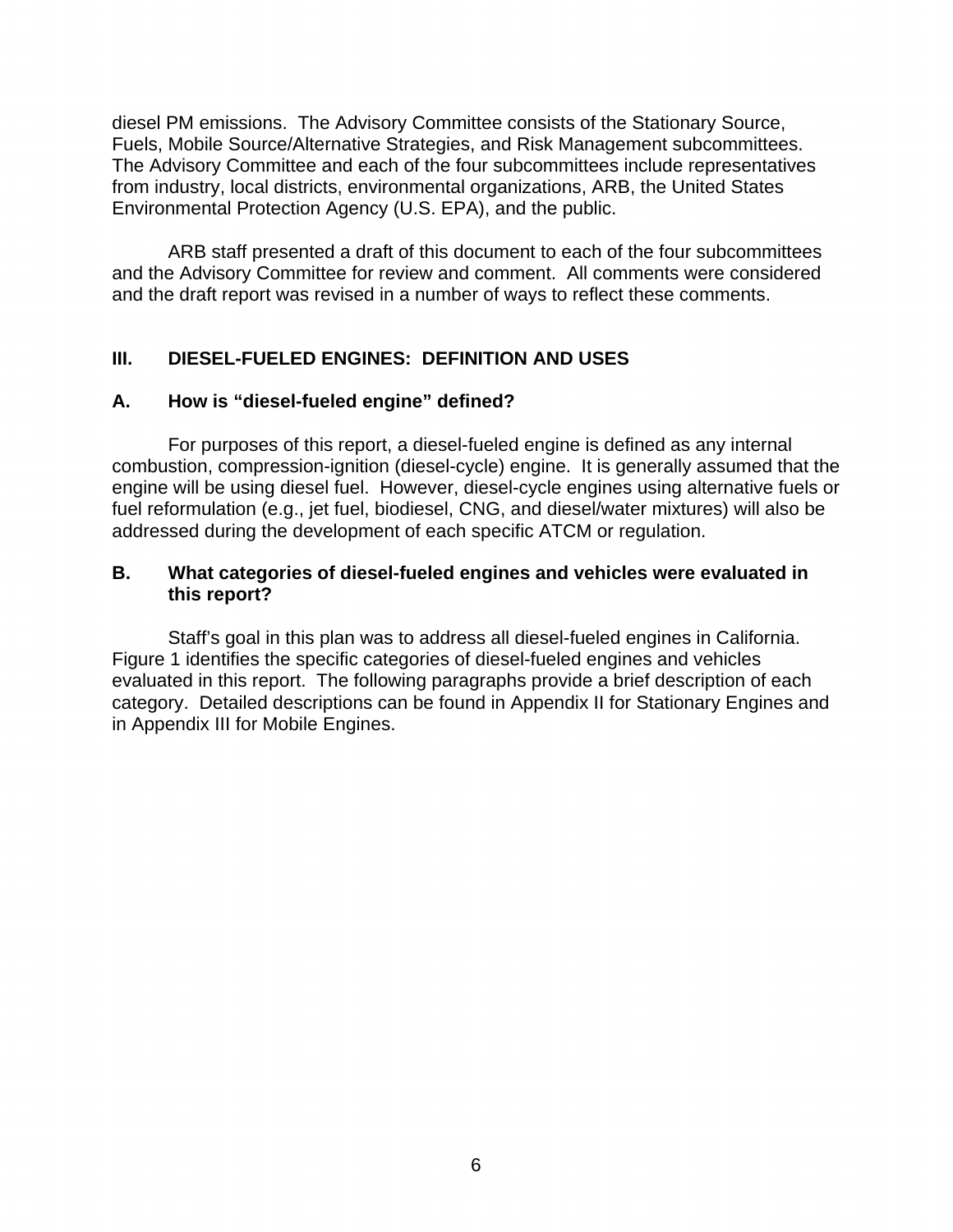

**Figure 1: Diesel-Fueled Engines and Vehicle Categories**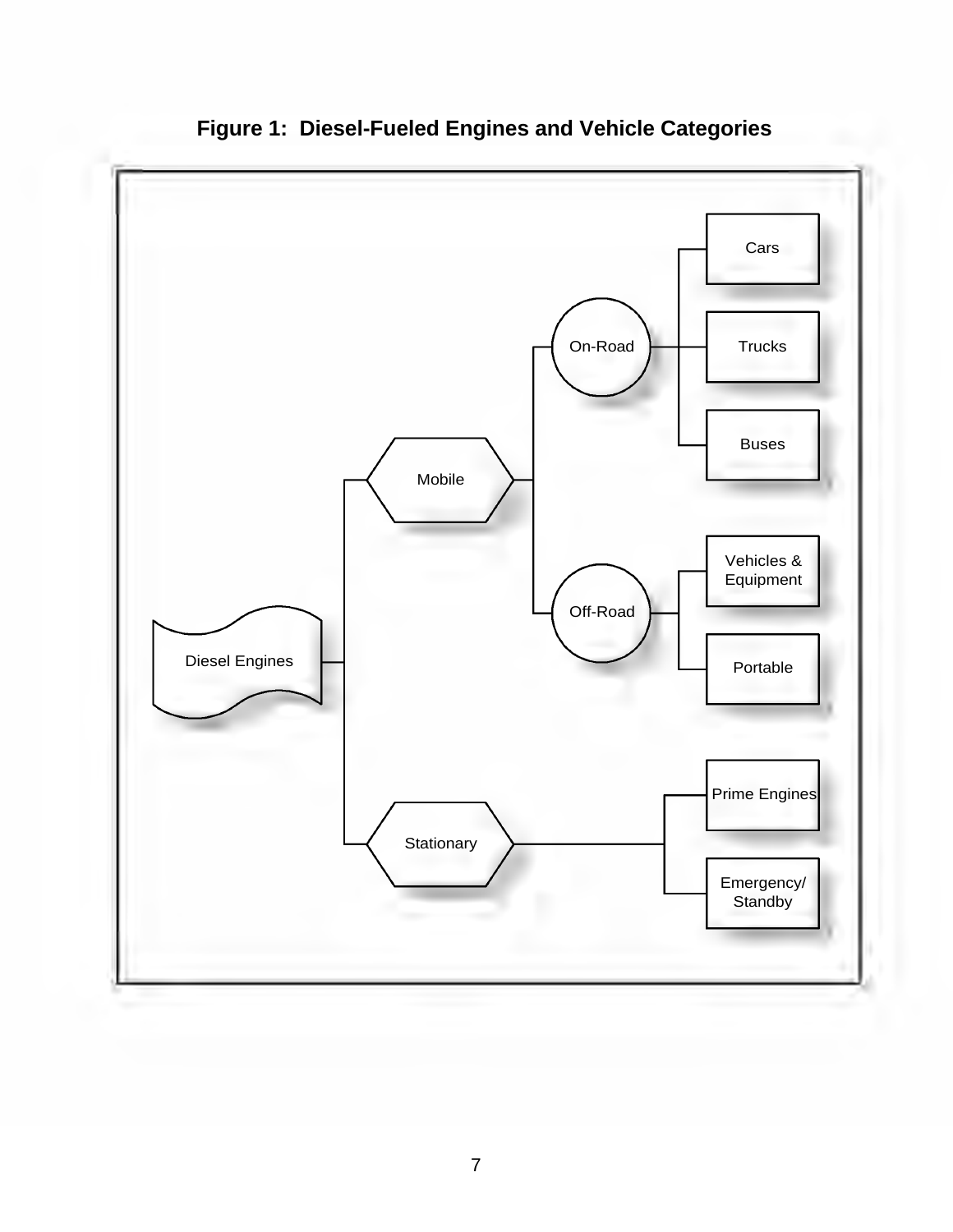## **C. What are mobile engines?**

Mobile engines can be divided into two categories: on-road vehicles and off-road engines and vehicles.

On-Road Vehicles: Diesel-fueled engines are used in every category of on-road vehicles except motorcycles, and include light to heavy-duty trucks, school buses, urban buses, and passengers vehicles. In California, the majority of on-road diesel-fueled engines are found in the heavy-duty vehicles with a gross vehicle weight rating (GVWR) greater than 14,000 pounds. There are approximately 700,000 on-road diesel-fueled vehicles currently in use in California.

Off-Road Engines and vehicles: Diesel-fueled off-road engines comprise over 100 individual off-road vehicle and equipment types classified into 17 equipment categories. Engine sizes range from under 15 horsepower to over 10,000 horsepower. These equipment categories include agriculture, airport ground support, construction and mining, commercial, industrial, logging, transportation refrigeration units, lawn and garden, commercial marine vessels, pleasure craft, and locomotives. Many of the off-road categories contain equipment types that are classified as portable (equipment of 25 horsepower or greater that is designed and capable of being carried or moved from one location to another). There are approximately 550,000 off-road diesel-fueled engines and vehicles currently in use in California. A more detailed breakdown is presented in Appendix III.

## **D. What are stationary engines?**

Stationary engines can be divided into two categories: emergency/standby engines and prime engines.

Emergency/standby engine: Emergency/standby engines are typically used for emergency back-up electric power generation or the emergency pumping of water. Sizes range from 50 to 6,000 horsepower, depending on the needs of the user. There are over 11,000 diesel-fueled emergency/standby engines in use in California. Emergency/standby engines make up about 70 percent of the total number of stationary engines throughout the State. Several local air pollution control and air quality management districts (districts) have rules that regulate NOx and CO emissions, but not PM from internal combustion engines. However, some districts currently exempt emergency/standby engines from complying with these requirements.

Prime Engines: Prime engines are stationary engines that are not used in an emergency back-up or standby mode. There are approximately 5,000 diesel-fueled prime engines currently in use in California. Examples include diesel-fueled engines that are used to power compressors, cranes, generators, pumps, and grinders. Prime engines make up about 30 percent of the total stationary engine inventory throughout the State.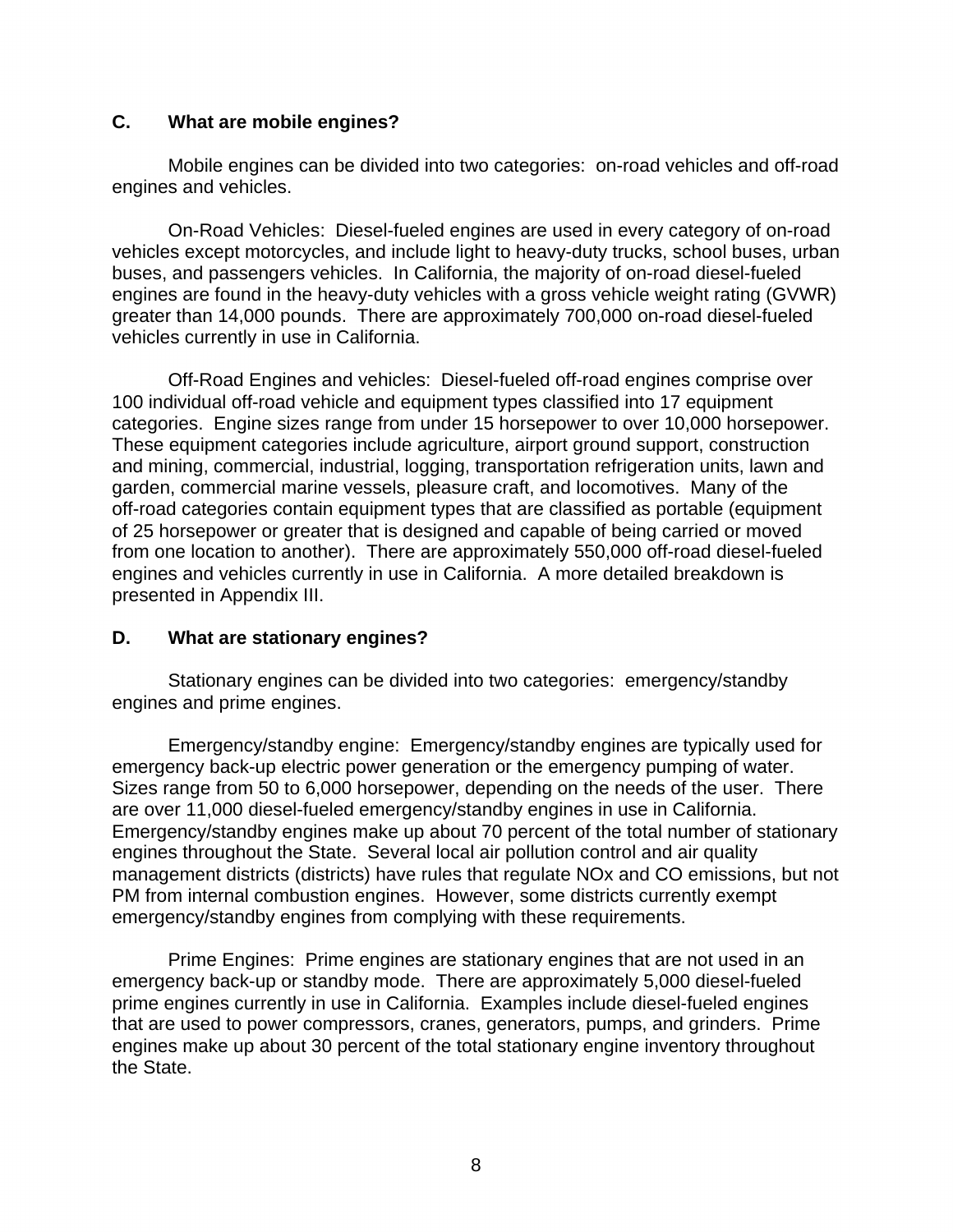Of the prime engines operating throughout the State, about 70 percent are agricultural irrigation pump engines.

## **IV. SUMMARY OF EXISTING AND PROPOSED REGULATIONS**

The ARB has the responsibility for control of emissions from mobile sources. The local air districts have the primary responsibility for control of air pollution for all sources, other than emissions for mobile sources. State law, however, provides the South Coast AQMD with the authority to require fleets of 15 or more vehicles to purchase clean vehicles when adding or replacing vehicles, authority which they have recently exercised.

There are certain categories of mobile sources, however, for which ARB lacks direct authority to regulate. The federal Clean Air Act Amendments of 1990 (CAA) preempt state and local authorities from the control of emissions from new farm and construction equipment under 175 horsepower and from new locomotives or locomotive engines (CAA Section 209(e)(1)(A)); only the U.S. EPA has the authority to establish emission standards for those engines. In addition, heavy-duty diesel vehicles that travel in California but are registered in other states are subject only to federal emission certification standards; these vehicles contribute approximately 25 percent of the heavy heavy-duty vehicle-miles-traveled in California.

The CAA also requires California to receive authorization from the U.S. EPA for controls over on-road (CAA Section 209(b)(1)) and the non-preempted off-road sources (CAA section 209(e)(2)(A)). Overall these provisions make the U.S. EPA an important partner in control of emissions from diesel engines.

The following sections briefly describe the existing federal, state, and local programs that currently apply to diesel-fueled engines and vehicles operating in California. A more detailed summary of the statutes and regulations may be found in the tables in Appendix V.

#### **A. What current federal, state, or local regulations address diesel PM emissions from mobile diesel-fueled engines?**

Virtually all new diesel-fueled on-road and off-road motor engines and vehicles sold in California are required to meet both federal and state emission certification requirements. Preempted engines, as noted above, must meet only the federal requirements. In most cases, California's motor vehicle and diesel-fueled engine programs are designed to be consistent with the federal programs. To ensure the on-road engines continue to have functional controls and proper maintenance, California has implemented Heavy-Duty Vehicle Inspection and Periodic Smoke Inspection Programs to reduce excessive smoke emissions and tampering with on-road diesel-fueled vehicles over 6,000 pounds gross vehicular weight for both in-state and out-of-state registered heavy-duty diesel vehicles. Non-regulatory strategies, which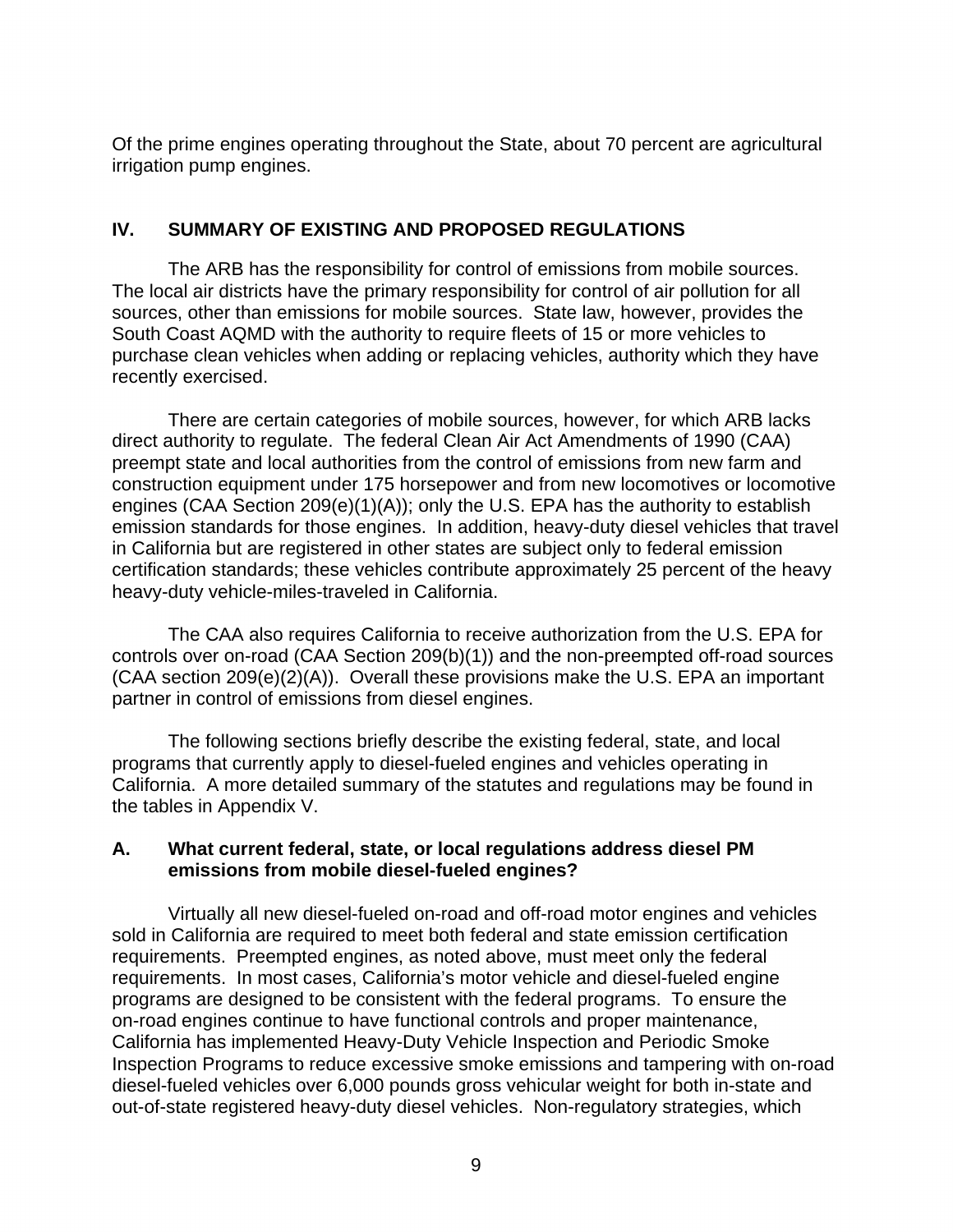include incentives and voluntary agreements with vehicle and engine manufacturers, have also been implemented in California to accelerate reductions in certain criteria pollutants.

## **B. What current federal, state, or local regulations address diesel PM emissions from stationary and portable diesel-fueled engines?**

In California, the local air pollution control and air quality management districts (Districts) establish rules and regulations for controlling emissions from new and existing stationary sources of air contaminants. These rules and regulations address both criteria and toxic air contaminant emissions.

District preconstruction and operating permit programs implement the local, State, and federal air pollution control requirements applicable to new or modified sources of air pollution. Larger new or modified sources located in a nonattainment area must apply the Lowest Achievable Emission Rate control technology to minimize emissions, and they must "offset" the remaining emissions with reductions from other sources when appropriate. A new or modifying source located in an attainment or unclassified area must apply the Best Available Control Technology and meet additional requirements aimed at maintaining the region's clean air. In addition, "major sources" of air pollution must obtain federal Title V operating permits that govern continuing operation.

Many Districts have also adopted, pursuant to the California Health and Safety Code, Reasonably Available Control Technology/Best Available Retrofit Control Technology requirements that apply to existing sources located in nonattainment, attainment, and unclassified areas. These requirements are also implemented through the district's permit program.

Pursuant to State law, the ARB has established the Portable Equipment Registration Program (PERP) which is a voluntary program for the registration and regulation of portable engines and associated equipment. Several Districts have implemented similar registration programs. Portable equipment not registered through the ARB or a local district may be subject to District stationary source permit requirements, depending on the size of the engine. In addition, the U.S. EPA and ARB have established engine certification standards for new off-road engines (of which portable engines are a subset). These engines are available for use in portable equipment.

## **C. What current federal, state or local regulations address diesel fuel formulation?**

Current federal U.S. EPA regulations establish fuel registration and formulation requirements. All diesel fuels and all additives for on-road motor vehicles are required to be registered with the U.S. EPA. The ARB has established California fuel formulation requirements, applicable to all motor vehicles, that either meet or exceed existing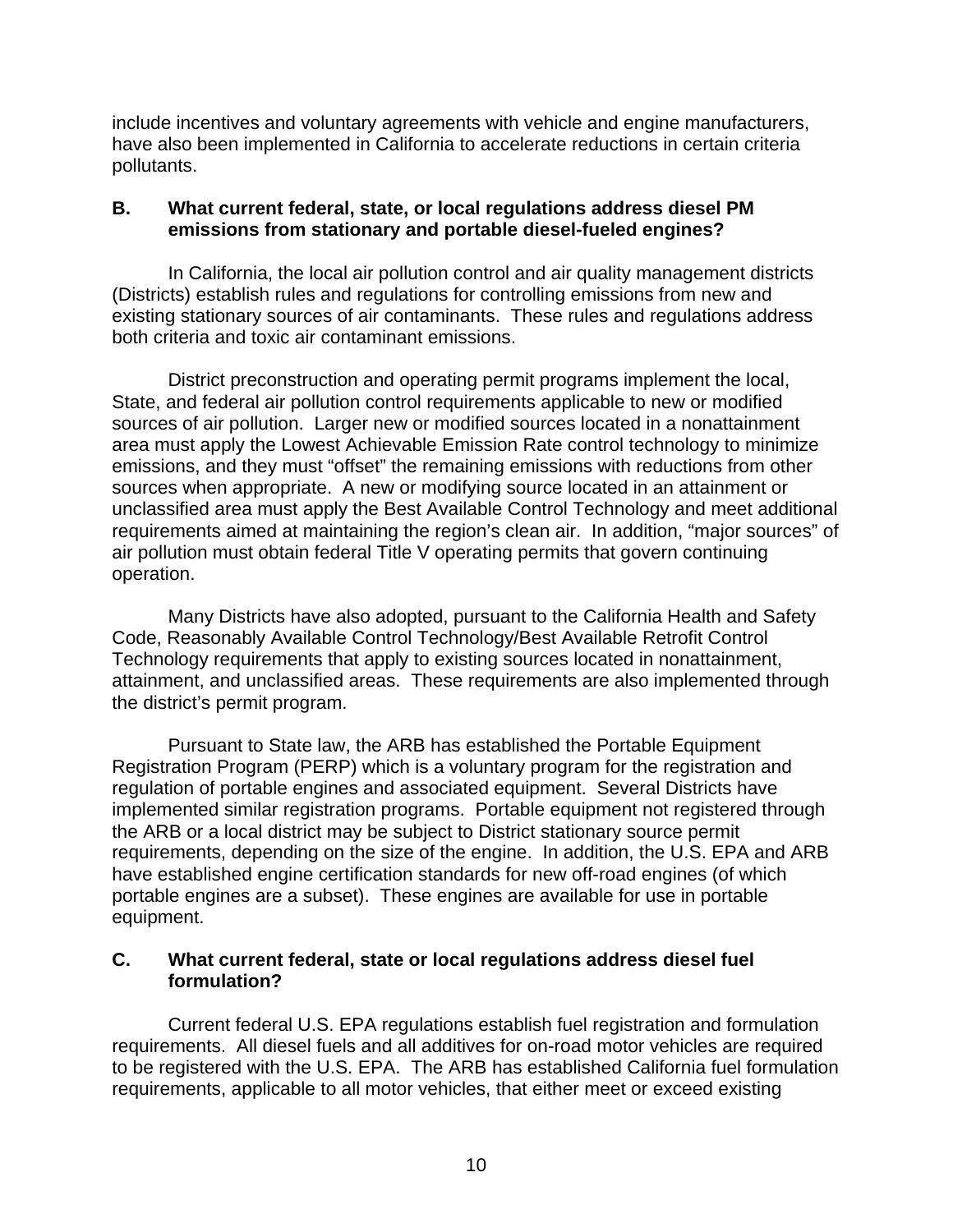federal formulation requirements. In addition, ASTM D 975 specifies standards which diesel fuels should meet to ensure safety, reliability, and performance. Generally, alternative diesel fuels do not meet all of the ASTM specifications.

Since 1993, the sulfur content limit of California diesel (as well as diesel fuel sold to on-road vehicles nationwide) has been set at a maximum 500 parts per million by weight (ppmw). However, the average sulfur content of complying fuel formulations currently being sold in California is about 140 ppmw.<sup>1</sup> Further, California's diesel fuel specifications include an aromatics limit and the fuel specifications apply to both on-road and off-road vehicles (EPA's fuel sulfur requirements only apply to on-road vehicles). Although stationary engines are not required to use fuel that meets California Air Resources Board diesel (CARB diesel) formulation requirements, virtually all use complying fuel because of California's single fuel distribution network. Also, under state law, districts have the authority to establish formulation requirements for fuels to be used in stationary engines. To date, several districts have established diesel-fueled engine best available control technology requirements specifying the use of CARB diesel. Portable engines registered under ARB's Statewide Portable Equipment Registration program are required to use CARB diesel. Beginning July 1, 2002, medium and larger transit agencies must use diesel fuel with a sulfur content no greater than 15 ppmw in all diesel buses.

## **V. EMISSION INVENTORY AND RISK**

This section summarizes the statewide diesel PM emissions inventory from diesel-fueled engines and provides ambient and near-source potential cancer risk estimates for those emissions. A detailed description of how the inventory, ambient concentration, and ambient risk values listed in Tables 1 through 5 of this chapter were determined is presented in Appendix VI.

## **A. What are the estimated diesel particulate matter emissions for 1990, 2000, 2010, and 2020?**

Table 1 lists the estimates for the statewide diesel PM emissions inventory from diesel-fueled engines and vehicles for 1990. Tables 2, 3, and 4 provide similar estimates for 2000, 2010, and 2020. The relative contribution of the major subcategories of engines and vehicles that comprise the stationary and mobile categories are also shown. All tables take into account growth in engines due to population and economic growth and emission reductions due to both federal and state regulations in effect at the time of the inventory estimate. These estimates do not include proposed recommended measures discussed in Chapter VIII, including the recently proposed 2007 federal on-road and diesel fuel standards.

 $\overline{\phantom{a}}$ 141 ppmw is the volume-weighted average determined by the California Energy Commission's 1997 California refiner survey. (See Appendix IV.) 1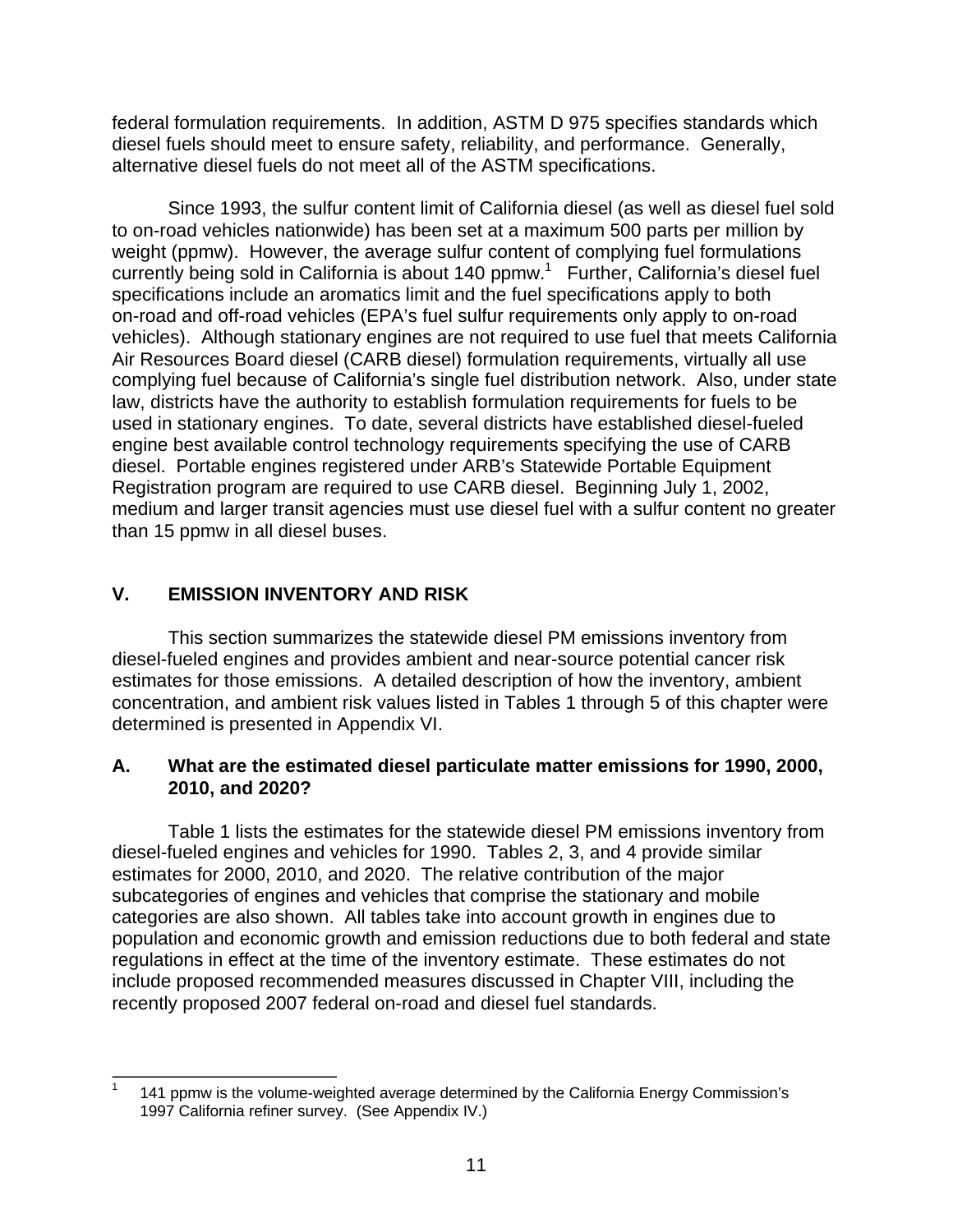| <b>Category</b>                                | <b>Engine</b><br><b>Population</b> | <b>Diesel PM</b><br>(tons per year) | % of Total<br><b>Diesel PM</b><br><b>Emissions</b> |
|------------------------------------------------|------------------------------------|-------------------------------------|----------------------------------------------------|
| <b>STATIONARY</b>                              |                                    |                                     |                                                    |
| Prime                                          | 4,600                              | 400                                 | 0.9                                                |
| <b>Emergency Stand-by</b>                      | 10,200                             | 124                                 | 0.3                                                |
| <b>IMOBILE</b>                                 |                                    |                                     |                                                    |
| On-road                                        | 606,700                            | 18,400                              | 39.7                                               |
| <b>Off-road</b> (Excluding Portable Equipment) | 476,300                            | 25,300                              | 54.5                                               |
| Portable                                       | 47,600                             | 2,200                               | 4.7                                                |
| <b>TOTAL</b>                                   | 1,145,300                          | 46,400                              | 100.0                                              |

#### **Table 1: Estimated Statewide Diesel PM Emissions Inventory – Diesel-Fueled Engines and Vehicles (1990)**

## **Table 2: Estimated Statewide Diesel PM Emissions Inventory – Diesel-Fueled Engines and Vehicles (2000)**

| <b>Category</b>                                | <b>Engine</b><br><b>Population</b> | <b>Diesel PM</b><br>(tons per year) | % of Total<br><b>Diesel PM</b><br><b>Emissions</b> |
|------------------------------------------------|------------------------------------|-------------------------------------|----------------------------------------------------|
| STATIONARY                                     |                                    |                                     |                                                    |
| Prime                                          | 4,800                              | 420                                 | 1.5                                                |
| <b>Emergency Stand-by</b>                      | 11,300                             | 138                                 | 0.5                                                |
| <b>MOBILE</b>                                  |                                    |                                     |                                                    |
| On-road                                        | 687,200                            | 7,500                               | 26.8                                               |
| <b>Off-road</b> (Excluding Portable Equipment) | 498,200                            | 18,500                              | 66.1                                               |
| Portable                                       | 49,200                             | 1,400                               | 5.0                                                |
| <b>TOTAL</b>                                   | 1,250,700                          | 28,000                              | 100.0                                              |

## **Table 3: Estimated Statewide Diesel PM Emissions Inventory – Diesel-Fueled Engines and Vehicles (2010)**

| <b>Category</b>                                | <b>Engine</b><br><b>Population</b> | <b>Diesel PM</b><br>(tons per year) | % of Total<br><b>Diesel PM</b><br><b>Emissions</b> |
|------------------------------------------------|------------------------------------|-------------------------------------|----------------------------------------------------|
| STATIONARY                                     |                                    |                                     |                                                    |
| Prime                                          | 4,400                              | 360                                 | 1.6                                                |
| Emergency/Standby                              | 12,300                             | 143                                 | 0.6                                                |
| <b>IMOBILE</b>                                 |                                    |                                     |                                                    |
| On-road                                        | 643,900                            | 5,200                               | 22.9                                               |
| <b>Off-road</b> (Excluding Portable Equipment) | 521,300                            | 15,900                              | 70.0                                               |
| Portable                                       | 53,600                             | 1,100                               | 4.9                                                |
| <b>TOTAL</b>                                   | 1,235,500                          | 22,700                              | 100.0                                              |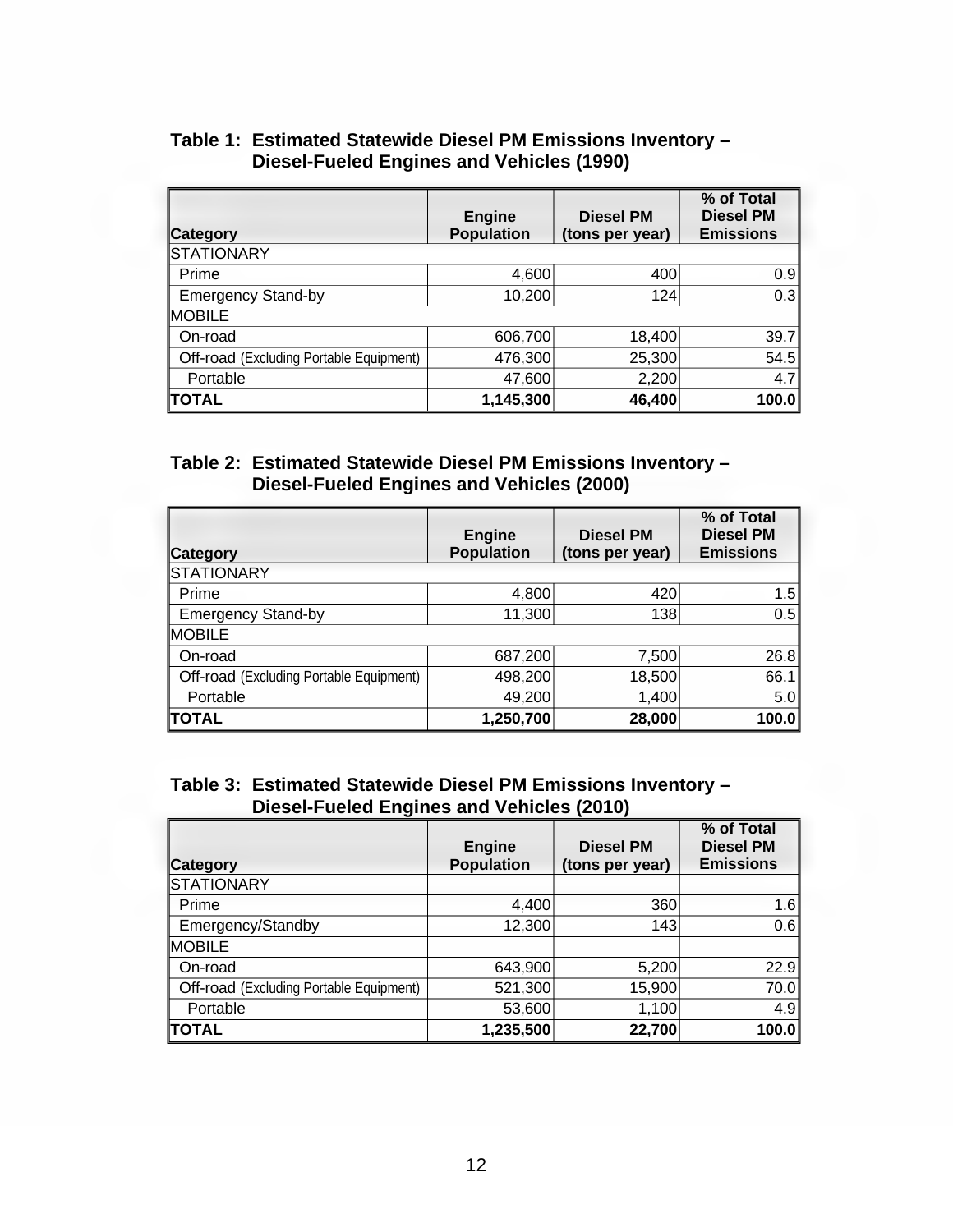| Category                                       | <b>Engine</b><br><b>Population</b> | <b>Diesel PM</b><br>(tons per year) | % of Total<br><b>Diesel PM</b><br><b>Emissions</b> |
|------------------------------------------------|------------------------------------|-------------------------------------|----------------------------------------------------|
| <b>STATIONARY</b>                              |                                    |                                     |                                                    |
| Prime                                          | 4,400                              | 350                                 | 1.9                                                |
| Emergency/Standby                              | 13,200                             | 149                                 | 0.8                                                |
| <b>MOBILE</b>                                  |                                    |                                     |                                                    |
| On-road                                        | 610,200                            | 4,900                               | 26.0                                               |
| <b>Off-road</b> (Excluding Portable Equipment) | 527,800                            | 12,800                              | 67.9                                               |
| Portable                                       | 55,200                             | 660                                 | 3.5                                                |
| <b>TOTAL</b>                                   | 1,210,800                          | 18,900                              | 100.0                                              |

**Table 4: Estimated Statewide Diesel PM Emissions Inventory – Diesel-Fueled Engines and Vehicles (2020)** 

The current inventory of diesel PM emissions in Table 2 shows that there are about 28,000 tons per year of diesel PM that can potentially be reduced from a variety of sources. The inventory also shows that the sources are numerous, with over 1.25 million diesel-fueled engines operating statewide. Comparing the statewide diesel PM emissions in Table 1 (1990) and Table 2 (2000), shows that significant progress has been made to reduce diesel PM emissions in California.

The bulk of the 30 percent decrease in diesel PM emissions from 2000 to 2020 is due to currently adopted on-road standards and fleet turn-over as new vehicles with controls replace older vehicles with little or far less effective controls. Proposed federal standards for diesel-fueled engines are not considered in this inventory, but would reduce total diesel PM in California by approximately 3,500 tons per year (or an additional 15 percent when compared to year 2000 emissions) in 2020. Some reduction in diesel PM emissions is due to a slight decrease in the on-road engine population.

## **B. What are the estimated statewide potential cancer risks associated with diesel PM emissions?**

Table 5 lists the estimates for the statewide population-weighted annual outdoor average diesel PM concentrations and corresponding percent change in the concentration for the years 1990, 2000, 2010, and 2020 resulting from diesel PM emissions. These estimates are based on the emission inventory estimates presented in Tables 1 through 4.

The Proposed Identification of Diesel Exhaust as a Toxic Air Contaminant, Appendix III, Part A, Exposure Assessment<sup>2</sup> (ID Report) reported the statewide population–weighted annual outdoor average diesel PM concentration as 3.0  $\mu$ g/m<sup>3</sup> for 1990. The ARB staff reviewed studies conducted in the San Joaquin Valley, the South

 $\frac{1}{2}$ As approved by the Scientific Review Panel on April 22, 1998.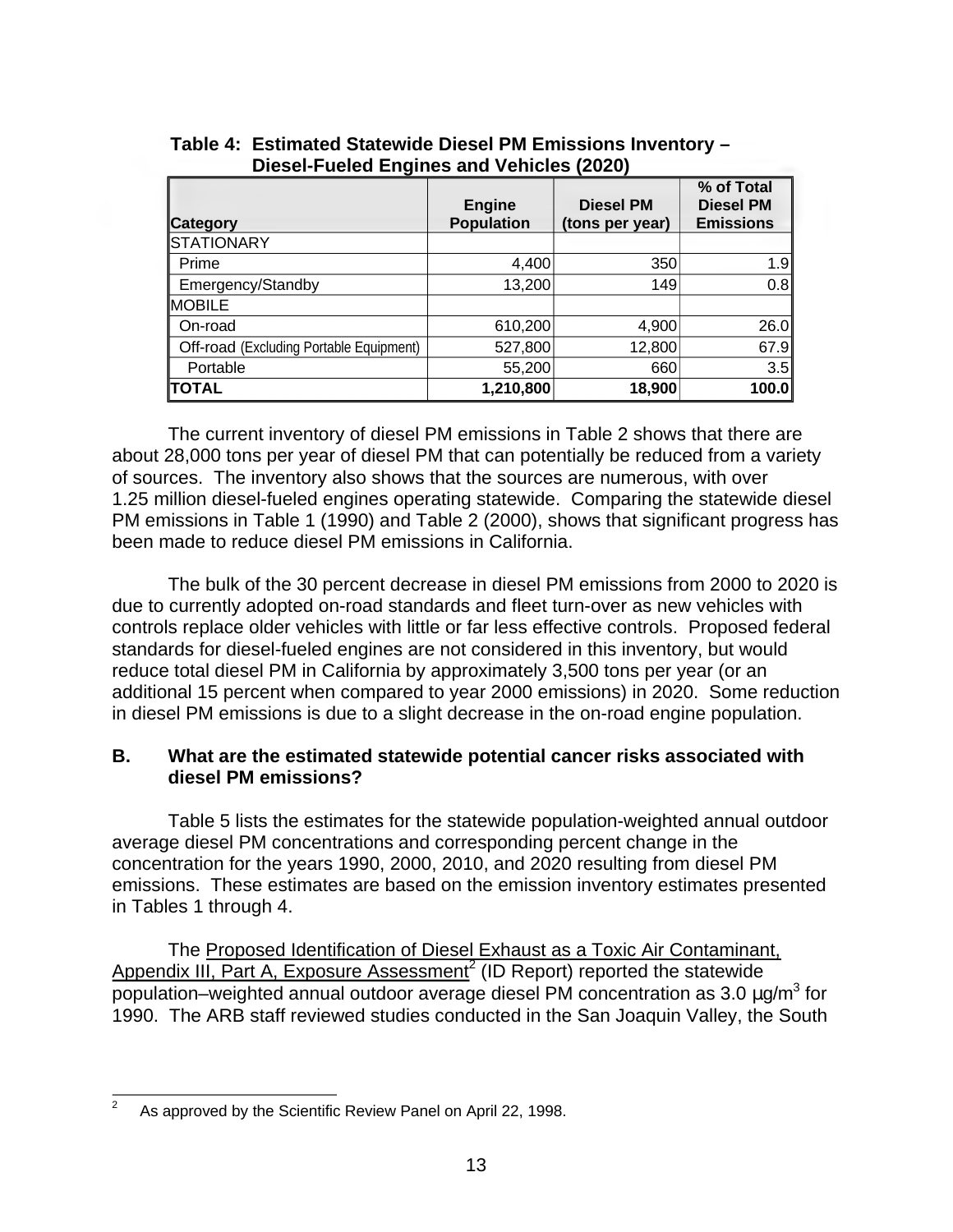Coast Air Basin, and the city of San Jose to obtain more complete  $PM_{10}$  ambient data. These data, along with routinely collected ambient  $PM_{10}$  monitoring network data and the 1990 PM $_{10}$  emissions inventory, were used in a receptor model to estimate the statewide outdoor concentration of diesel PM in 1990.

We estimated the statewide outdoor concentration of diesel PM for 1990, 2000, 2010, and 2020 by assuming that the ambient concentration is proportional (linearly) to the statewide emissions. The ratio of the ambient concentration to statewide emissions was assumed to remain constant for the years 1990, 2000, 2010, and 2020. For 1990, this ratio was determined by using the ambient concentration from the ID report  $(3.0 \,\mu g/m^3)$  and the statewide emission estimate for 1990 from Table 1 (46,400 TPY). Using the 1990 ratio and the statewide emissions estimates for 2000, 2010, and 2020 from Tables 2, 3, and 4, the ambient concentration estimates for 2000, 2010, and 2020 were estimated. These are presented in Table 5.

|                                                              | 1990 | 2000 | 2010 | 2020 |
|--------------------------------------------------------------|------|------|------|------|
| Concentration ( $\mu$ g/m <sup>3</sup> )                     | 3.0  | 1.8  | 1.5  | 1.2  |
| Percent Reduction in<br>Diesel PM from 1990<br>Concentration | N/A  | 40%  | 50%  | 60%  |

#### **Table 5: Statewide Population-Weighted Annual Outdoor Average Diesel PM Concentration for 1990, 2000, 2010, and 2020**

The ID Report provided estimates of indoor and total exposure to diesel PM. Applying the 1990 ratio to the estimated population-weighted annual outdoor average diesel PM concentrations for 2000, 2010, and 2020 results in the following indoor exposure estimates, respectively: 1.2  $\mu$ /m<sup>3</sup>, 1.0  $\mu$ /m<sup>3</sup>, and 0.8  $\mu$ /m<sup>3</sup>. Total exposure estimates for 2000, 2010, and 2020 are 1.3  $\mu$ /m<sup>3</sup>, 1.1  $\mu$ /m<sup>3</sup>, and 0.84  $\mu$ /m<sup>3</sup>. The potential risk was estimated by multiplying the statewide ambient concentration by the unit risk factor of 300 excess cancers per million people per microgram per cubic meter of diesel PM. $<sup>3</sup>$  This information, along with the estimated potential cancer risk values, is</sup> summarized in Table 6.

 $\overline{a}$ The full range of unit risk factors identified by the SRP is 130 to 2400 excess cancers per million per microgram per cubic meter of diesel particulate matter. The 300 value was recommended by the SRP for use as a point estimate of the unit risk. 3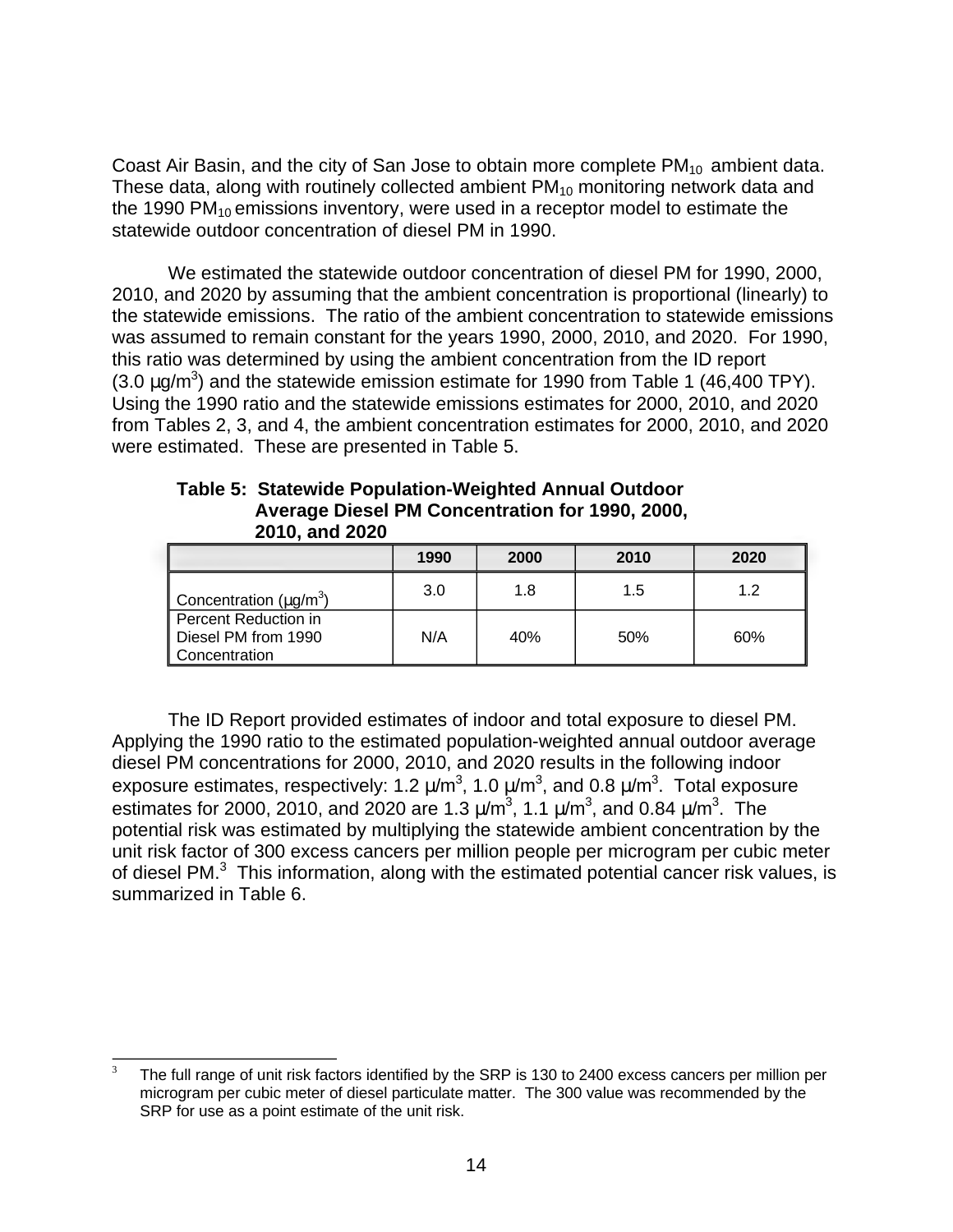|                                                           | <b>Estimated</b><br><b>Average Air</b><br><b>Exposure</b> | 1990<br><b>Ratio</b> | <b>Estimated Average Air Exposure Concentration</b><br>$(\mu g/m^3)$ and Potential Risk<br>(excess cancers/million) |             |       |             |       |             |
|-----------------------------------------------------------|-----------------------------------------------------------|----------------------|---------------------------------------------------------------------------------------------------------------------|-------------|-------|-------------|-------|-------------|
|                                                           | <b>Concentration</b>                                      |                      | 2000                                                                                                                |             | 2010  |             | 2020  |             |
|                                                           | $-1990 \,\mathrm{\mu g/m}^3$                              |                      | Conc.                                                                                                               | <b>Risk</b> | Conc. | <b>Risk</b> | Conc. | <b>Risk</b> |
| Outdoor<br><b>Ambient</b><br><b>Estimate</b>              | 3.0                                                       |                      | 1.8                                                                                                                 | 540         | 1.5   | 450         | 1.2   | 360         |
| <b>Total Indoor</b><br><b>Exposure</b><br><b>Estimate</b> | 2.0                                                       | 2.0/3.0              | 1.2                                                                                                                 | 360         | 1.0   | 300         | 0.8   | 240         |
| <b>Total</b><br><b>Exposure</b><br><b>Estimate</b>        | 2.1                                                       | 2.1/3.0              | 1.26                                                                                                                | 380         | 1.05  | 315         | 0.84  | 252         |

**Table 6: Estimated Exposure of Californians to Diesel PM for 2000, 2010 and 2020** 

#### **C. How much of the estimated statewide potential cancer risk level from air toxics is due to diesel PM emissions?**

To provide a perspective on the contribution that diesel PM has on the overall statewide average ambient air toxics potential cancer risk, ARB staff evaluated risks from other compounds using data from ARB's ambient monitoring network. ARB maintains a 21 site air toxics monitoring network which measures outdoor ambient concentration levels for approximately 60 air toxics.

Table 7 shows the potential cancer risk from the top ten inhalation risk contributors that the State of California has identified as TACs and routinely monitors. The diesel PM values are calculated based on the procedure discussed in the previous section. The risk values for the other compounds are based on the annual average concentration (determined from ambient monitoring) multiplied by the unit risk factor for each compound. Table 7 also shows that for the top ten risk contributors, diesel PM contributes over 70 percent of the state estimated potential cancer risk levels.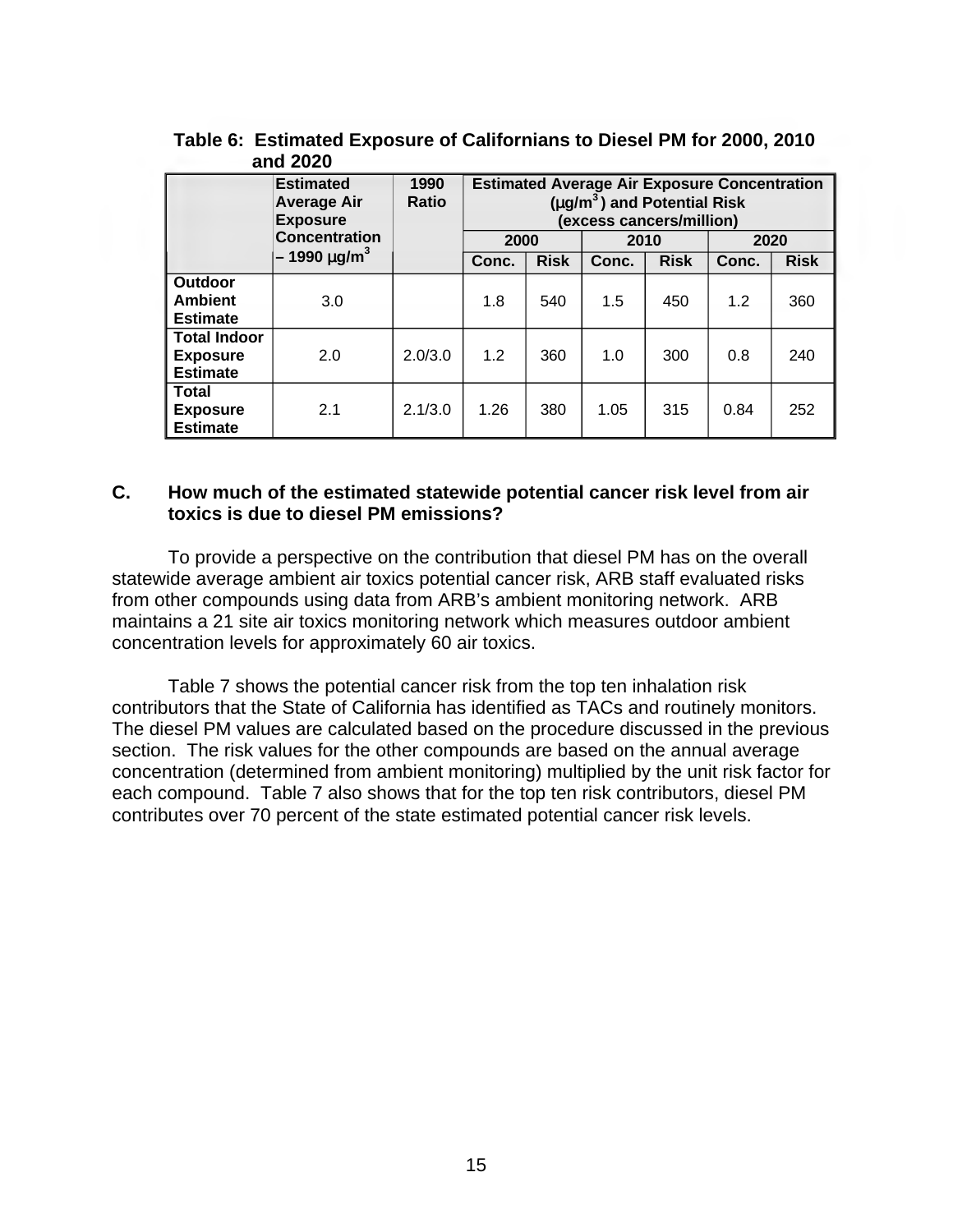| Compound                        | Potential Cancer Risk <sup>1,2</sup><br><b>Excess Cancers/Million</b> | <b>Percent Contribution to</b><br><b>Total Risk</b> |
|---------------------------------|-----------------------------------------------------------------------|-----------------------------------------------------|
| Diesel Exhaust PM <sub>10</sub> | 540                                                                   | 71.2                                                |
| 1,3-Butadiene                   | 74                                                                    | 9.8                                                 |
| Benzene                         | 57                                                                    | 7.5                                                 |
| Carbon Tetrachloride            | 30                                                                    | 4.0                                                 |
| Formaldehyde                    | 19                                                                    | 2.5                                                 |
| <b>Hexavalent Chromium</b>      | 17                                                                    | 2.2                                                 |
| para-Dichlorobenzene            | 9                                                                     | 1.2                                                 |
| Acetaldehyde                    | 5                                                                     | 0.7                                                 |
| Perchloroethylene               | 5                                                                     | 0.7                                                 |
| Methylene Chloride              | 2                                                                     | 0.3                                                 |
| TOTAL                           | 758                                                                   | 100                                                 |

## **Table 7: Estimated Statewide Average Potential Cancer Risk from Outdoor Ambient Levels of Air Toxics for the year 2000**

Diesel exhaust PM<sub>10</sub> potential cancer risk based on 2000 emission inventory estimates presented in Table 5. All other potential cancer risks based on air toxics network data. Used 1997 data for para-Dichlorobenzene. Used 1998 monitoring data for all others.

2. Assumes measured concentrations are equivalent to annual average concentrations and duration of exposure is 70 years, inhalation pathway only.

The South Coast Air Quality Management District also conducted a study of air toxics in the South Coast Air Basin (Multiple Air Toxics Exposure Study II (MATES-II)) in 1998 and 1999. The MATES-II study estimated that the average basin wide potential cancer risk from diesel PM was about 1,000 excess cancers per million, or 71 percent of the average cancer risk from all air toxics in the South Coast Air Basin.

ARB staff's findings are consistent with the MATES-II study in that diesel PM is a major contributor to potential ambient risk levels and accounts for approximately 70 percent of the ambient air toxics cancer risk. Our analysis also indicates that average ambient concentrations of air toxics are higher in the South Coast Air Basin than elsewhere in the state, resulting in higher estimates of risk for residents of that air basin. Staff concludes that reducing the risk from diesel PM is an essential element in reducing the public's overall ambient exposure to air toxics.

## **D. What are the potential cancer risks associated with some typical activities where diesel-fueled engines are used?**

ARB staff estimated the range of potential cancer risks from seven common activities or situations to determine if the concentrated operation of diesel-fueled engines could expose nearby individuals to locally elevated diesel PM concentrations higher than average regional concentrations. The specific situations investigated included idling school buses, truck stops, freeways, emergency and standby diesel engine operations, prime engine operations, and warehouse distribution center operations. Figure 2 shows the range of potential cancer risk, above background levels, estimated for each type of activity. The risk estimate for each activity does not account for the risk from any other diesel-fueled engines or vehicles and assumes a 70-year, or lifetime, exposure. For more detailed information regarding each activity and the methodology used to derive the estimates, see Appendix VII.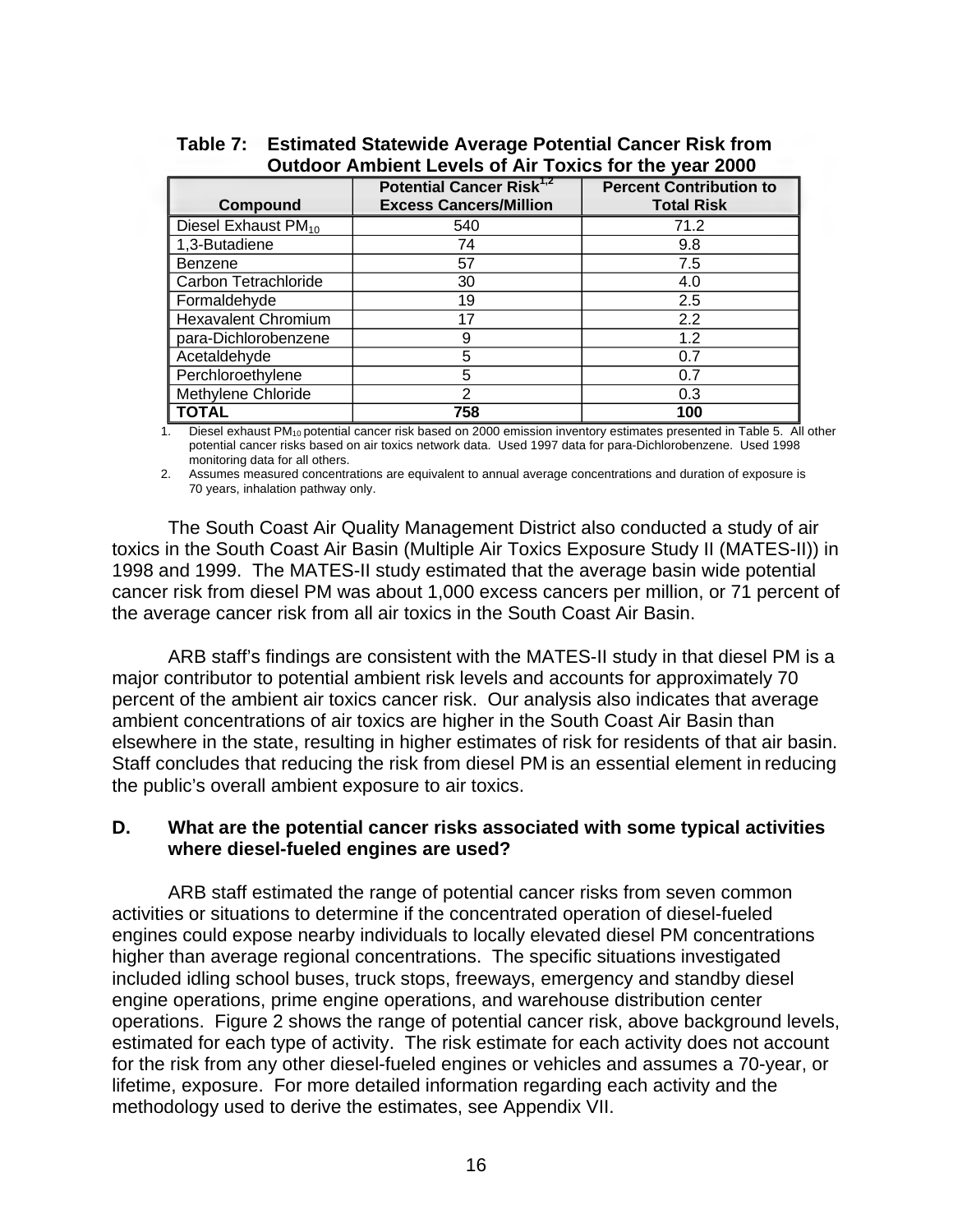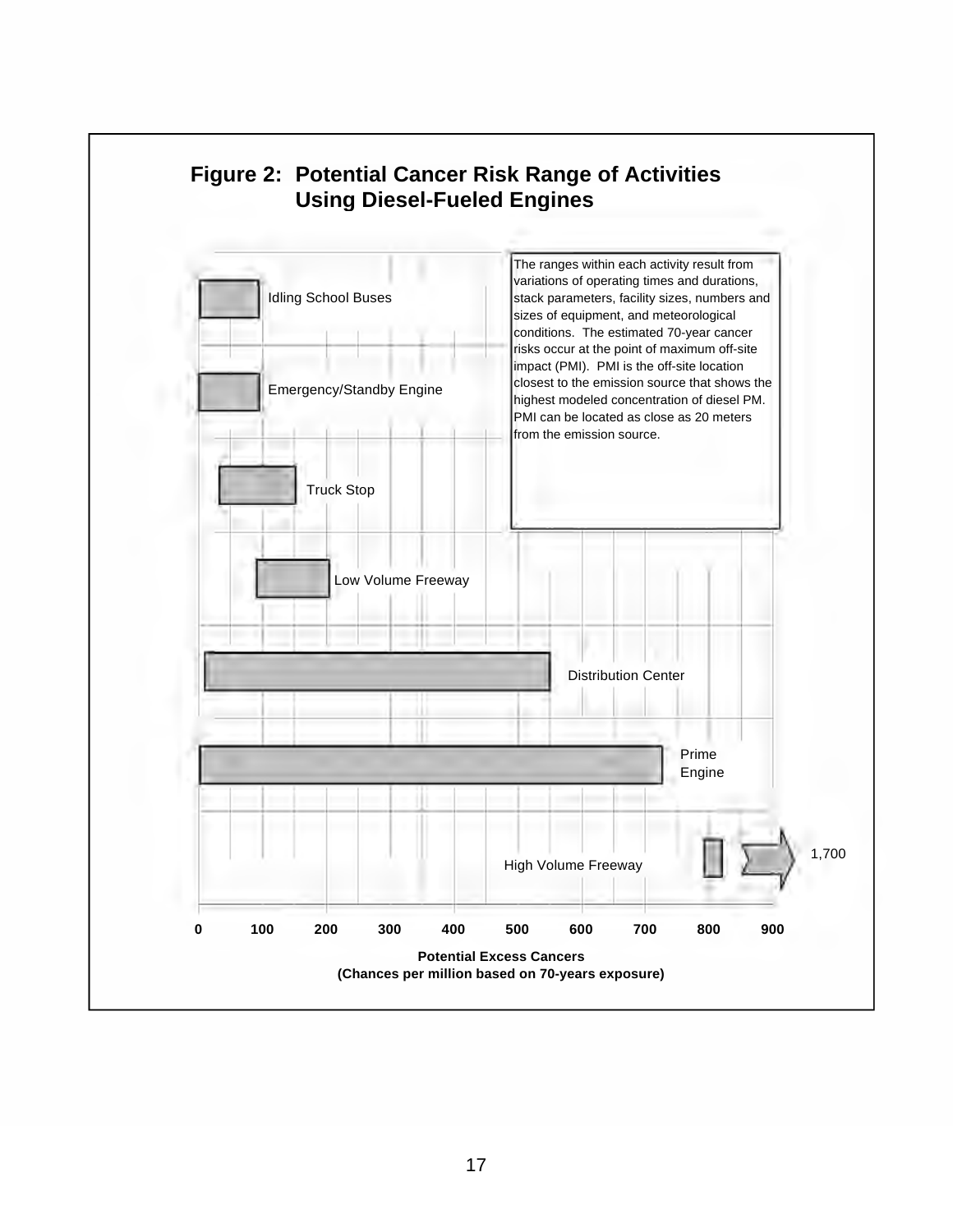Risk is a function of the lifetime average daily dose and the carcinogenic potency of the compound. The potential risks reported here were estimated by multiplying the modeled concentration of a toxic compound by the carcinogenic potency value, also known as the unit risk factor. The unit risk factor is defined as the estimated probability of a person contracting cancer as a result of constant exposure to an ambient concentration of 1  $\mu$ g/m<sup>3</sup> over a 70-year lifetime. This approach and the use of a 70-year lifetime is consistent with the OEHHA/ARB methodology for evaluating the potential risk from exposure to air toxics.

We expect the estimated 70-year potential cancer risk range for each of these activities will fall within the ranges in Figure 2. Each range assumes a 70-year exposure to diesel PM emissions at current levels, and uses SRP's diesel PM unit risk factor point estimate of 300 excess cancers per million people per microgram per cubic meter of diesel PM. The ranges within each activity result from variations in assumptions of operating times and durations, stack parameters, facility sizes, numbers and sizes of equipment, and meteorological conditions. For example, in the Idling School Buses scenario the activity ranged from five buses idling two minutes each twice per day to 20 buses idling 15 minutes each twice per day for 180 days per year.

The estimated 70-year potential cancer risks in Figure 2 are based on the modeled diesel PM concentrations at the point of maximum impact (PMI). PMI is the off-site location closest to the emission source that shows the highest modeled concentration of diesel PM. The PMI can be located as close as 20 meters from the emission point. The diesel PM concentrations and associated potential risk decreases as one moves away from the point of maximum impact. For example, the potential cancer risk at the point of maximum impact for the Low-Volume Freeway scenario is estimated to be 200 excess cancers per million if a residence were located 20 meters away. For a residence located 500 meters away, the estimated potential cancer risk drops to 30 excess cancers per million.

The estimated risks presented in Figure 2, and the assumptions used to determine these risks, are not based on a specific source of diesel PM. Instead, general assumptions bracketing a fairly broad range of possible operating scenarios were used. The estimated risks are based on the diesel PM concentration at the point of maximum impact as determined using air dispersion modeling. The estimated risk ranges are used to provide a "qualitative" assessment of potential risk levels near sources of diesel PM. These estimates are based on the risk assessment methodology and assumptions identified in Appendix VII. Actual risk levels from these types of sources at any individual site will vary due to site specific parameters, including equipment technologies and emission rates, fuel properties, operating schedules, meteorology, and the actual location of off-site receptors.

Figure 2 shows that each of the investigated activities has the potential of significant increases in potential cancer risk under certain circumstances. The potential cancer risk associated with these activities, combined with the high statewide ambient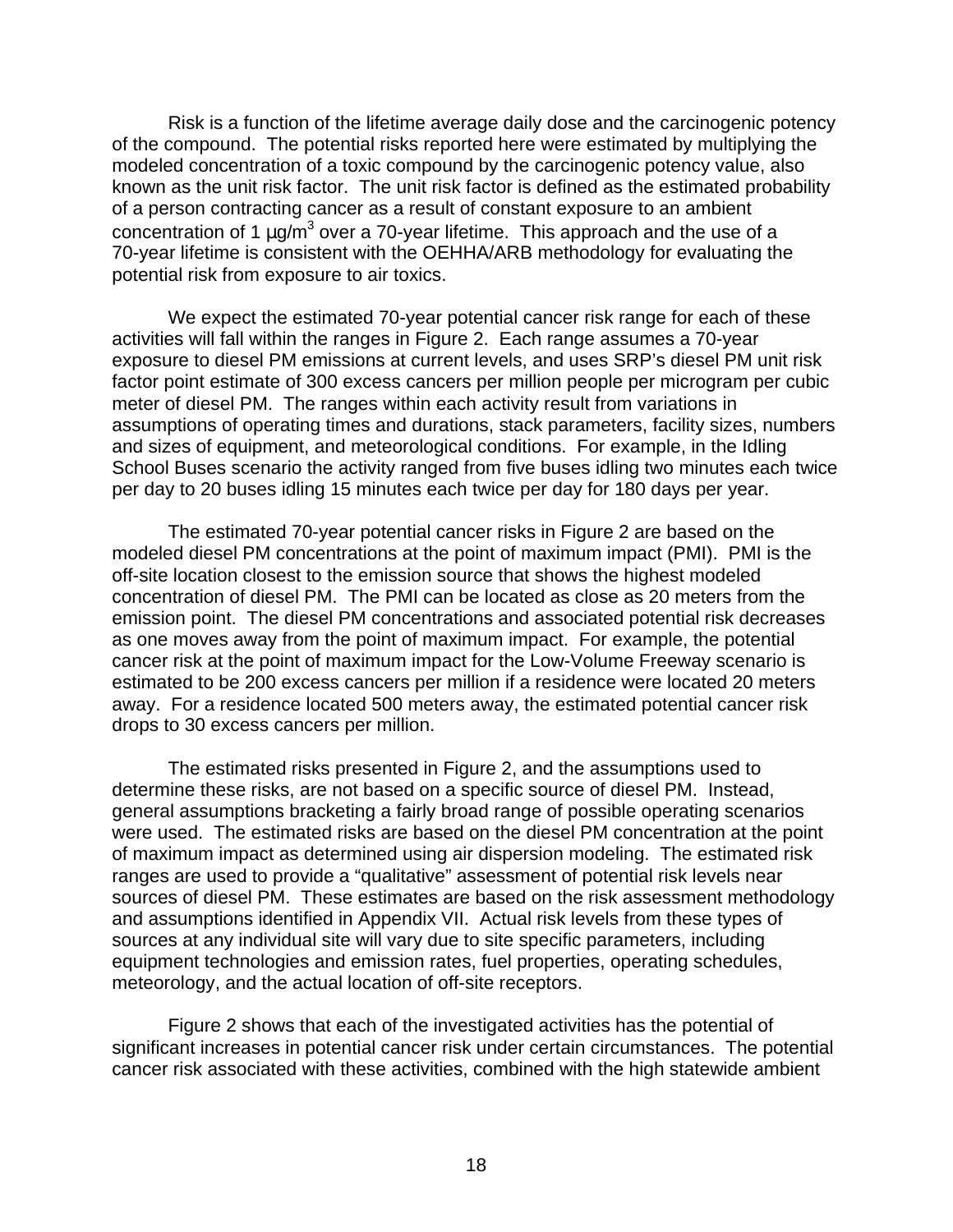risk levels reported earlier, provide additional evidence that all categories of diesel-fueled engines should be subject to further control requirements.

## **VI. CONTROL TECHNOLOGY AND FUEL OPTIONS**

## **A. Has ARB identified control technology options that can further reduce diesel PM emissions from diesel-fueled engines and vehicles?**

Yes. The ARB has evaluated various types of control options identifying the control efficiency, description of technology, cost, and source test data. Technical evaluations of the control technologies, including summaries of the available emission test information, are included in Appendix IX. Because emission test information was deemed essential for a thorough evaluation of diesel PM control technologies, detailed technical evaluations were not performed where the technology proponent did not provide adequate emission test information. The most effective control technologies evaluated by ARB staff are catalyst-based diesel particulate filters (catalyst-based DPFs).

Catalyst-based DPFs use catalyst materials to reduce the temperature at which collected diesel PM oxidizes. The catalyst material can either be directly incorporated into the filter system, or can be added to the fuel as a fuel-borne catalyst (FBC-DPF). Although catalyst-based DPFs can be used with diesel fuels of varying sulfur content, the greatest reductions come from using very low-sulfur fuels. Used with very low-sulfur (<15 ppmw sulfur) diesel fuel, catalyst-based DPFs have been reported to reduce diesel PM emissions by over 85 percent.

Table 8 provides a description and range of control efficiencies of catalyst-based DPFs and new diesel-fueled engines. The control efficiency information is based on available test information summarized in Appendix IX. As shown, the range of control efficiencies for catalyst-based DPFs is 85 to 97 percent.

| <b>Control Technology</b>                     | <b>Diesel PM Control</b><br><b>Efficiency</b> | <b>Description</b>                                                                                                                                                               |
|-----------------------------------------------|-----------------------------------------------|----------------------------------------------------------------------------------------------------------------------------------------------------------------------------------|
| Catalyst-Based DPFs /<br>Very low-sulfur Fuel | $85\% - 97\%$                                 | Particulate filter system where the<br>catalyst material is either<br>incorporated into the filter or added<br>to the fuel; Diesel fuel with a sulfur<br>content $\leq$ 15 ppmw. |
| New Engine                                    | Up to $85%$                                   | Replaces existing engines with<br>engines certified to meet ARB/U.S.<br>EPA off-road engine emission<br>standards.                                                               |

**Table 8: Control Technology Efficiencies**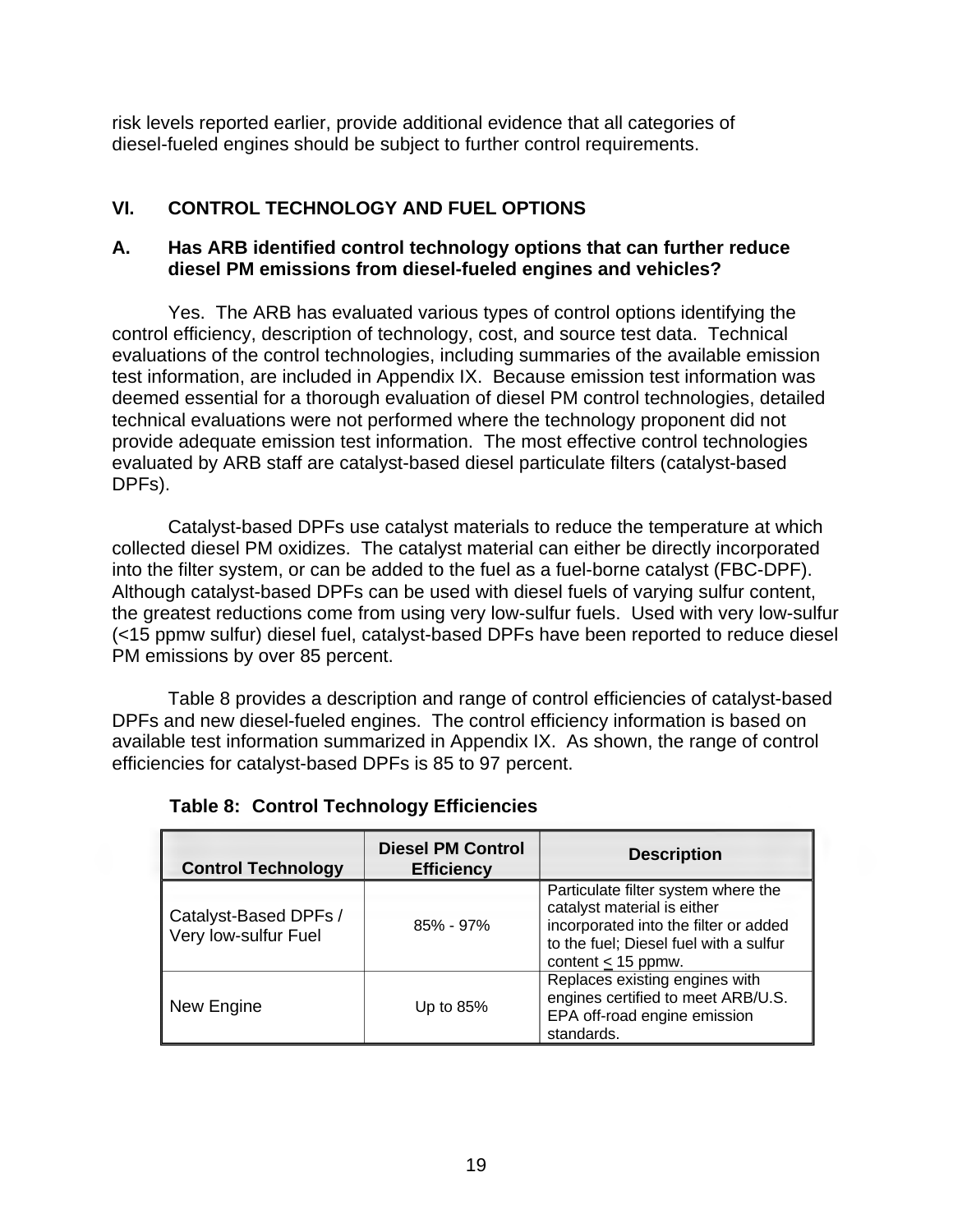For existing diesel engine applications, catalyst-based DPFs have been shown to be effective in reducing diesel PM emissions. Worldwide, DPFs have been used in over 20,000 applications. In several European countries, catalyst-based DPFs have been installed on more than 6,500 buses, heavy-duty trucks, and municipal vehicles. In the United States, the application of catalyst-based DPF's is less prevalent, but several demonstration projects have been initiated. In California, diesel-fueled school buses and tanker trucks have been retrofitted with catalyzed DPFs as part of a program to evaluate the effectiveness of a refiner's low-sulfur diesel formulation. In New York, the New York City Transit Authority's fleet demonstration program will test the effectiveness of catalyzed DPF's on 50 diesel-fueled buses.

For new diesel engine applications, catalyst-based DPF technology is playing a key role in both establishing and complying with new more stringent diesel PM standards. The U.S. EPA recently announced its proposed regulation for heavy-duty engine and vehicle standards and highway diesel fuel sulfur control requirements. A diesel PM emission standard of 0.01 g/bhp/hr is proposed. This proposed standard is based on the anticipated emission reductions from low-sulfur diesel fuel and the use of a catalyst-based diesel particulate filter. To comply with a 2005 European Union (EU) emission standard for diesel fueled vehicles, the French automaker, Peugeot Citroen, recently unveiled a diesel PM catalyst-based DPF system which is expected to go into production in the year 2000.

## **B. What are the costs associated with these control technology options?**

Tables 9a through 9d present information on the costs associated with applying catalyst-based DPFs<sup>4</sup> to stationary, off-road, and on-road diesel engines, including both retrofit and new engine applications. Table 9a provides information on the capital costs associated with retrofitting stationary diesel engines with catalyst-based DPFs. This information was obtained from representative catalyst-based DPF manufacturers and is intended to represent the range in the retail costs at this time. These cost estimates are mostly consistent with the \$30 to \$50 per horsepower range reported by the Manufacturers of Emission Controls Association (MECA) in "Emission Control Technology for Stationary Internal Combustion Engines" dated July 1997.

| uusis               |                       |                       |                       |                       |                         |
|---------------------|-----------------------|-----------------------|-----------------------|-----------------------|-------------------------|
| <b>Technology</b>   | 40 hp                 | $100$ hp              | 275 hp                | 400 hp                | 1,400 hp                |
| <b>Capital Cost</b> | $$1,300 -$<br>\$5,000 | $$2,000 -$<br>\$7,500 | $$3,500 -$<br>\$9,000 | $$7,000-$<br>\$10,500 | $$30,000 -$<br>\$44,000 |

| Table 9a: Stationary Engines - Current Catalyst-Based DPF Retrofit |  |  |
|--------------------------------------------------------------------|--|--|
| <b>Costs</b>                                                       |  |  |

 $\frac{1}{4}$ Some Catalyst-Based DPFs require, and all Catalyst-Based DPF's will benefit from, the use of very low-sulfur fuel. The incremental cost of this fuel is projected to be less than \$ 0.05 per gallon and is discussed further in Appendix IV.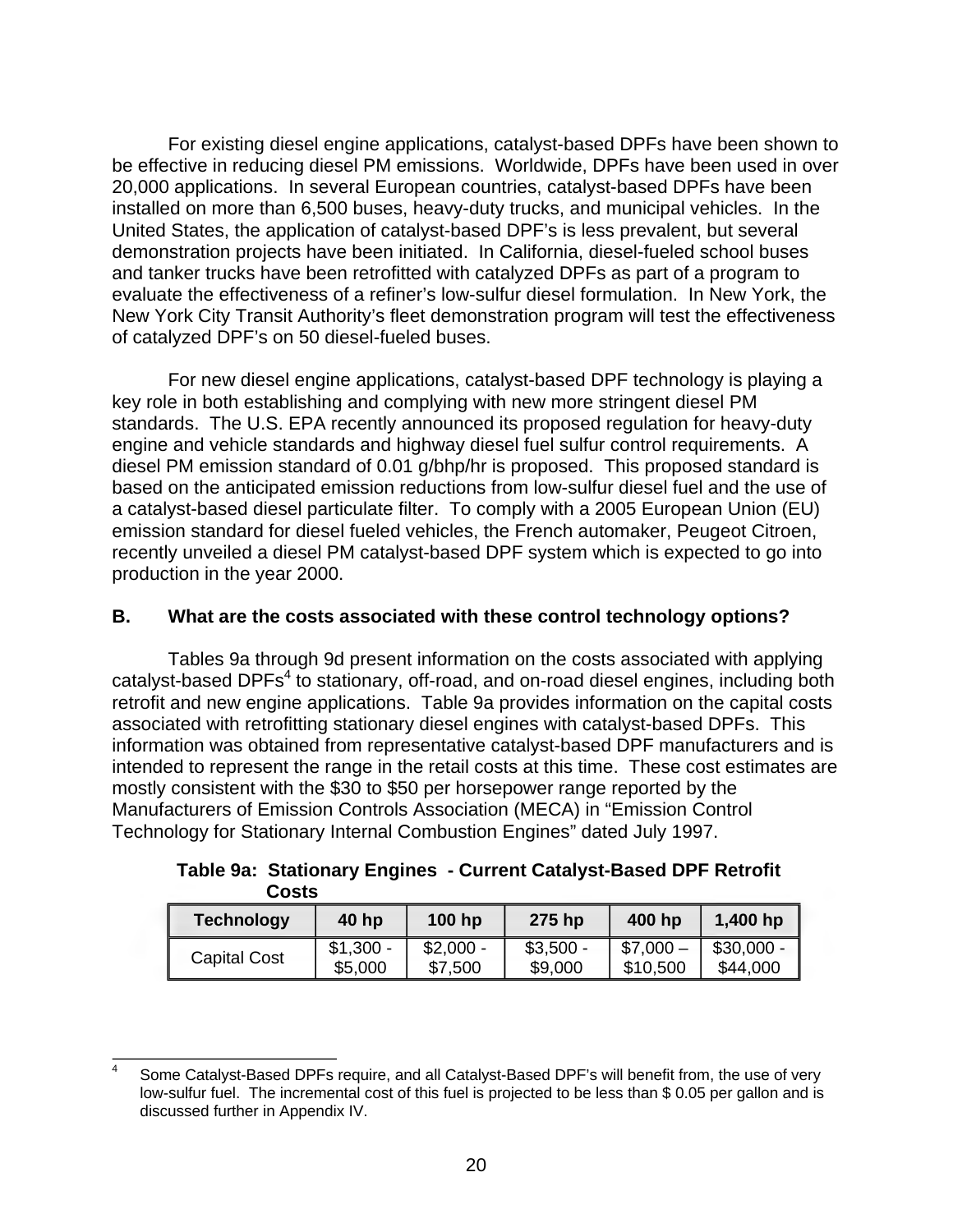The costs associated with retrofitting off-road engines with catalyst-based DPFs are presented in Table 9b. This information also assumes a cost of \$30 to \$50 per horsepower, as reported by MECA representatives in "Exhaust Controls Available to Reduce Emissions from Non-road Heavy-Duty Engines."

**Table 9b: Off-Road Engines - Current Catalyst-Based DPF Retrofit Costs** 

| <b>Technology</b>    | 190 hp <sup>3</sup> | 275 hp         | 475 hp          |
|----------------------|---------------------|----------------|-----------------|
| ∥ Catalyst-Based DPF | \$5,700-9,500       | \$8,250-13,750 | \$13,500-23,750 |

Table 9c provides an estimate of the current cost to retrofit on-road engines and vehicles with catalyst-based DPFs. This information assumes a cost of \$10 to \$20 per horsepower, as reported by MECA in "Emission Control Retrofit of Diesel-Fueled Vehicles" dated March 2000.

**Table 9c: On-Road Engines - Current Catalyst-Based DPF Retrofit Costs** 

| <b>Vehicle Class</b>            | LHD               | <b>MHD</b>            | <b>HHD</b>            |
|---------------------------------|-------------------|-----------------------|-----------------------|
| Average Horsepower <sup>6</sup> | 190 hp            | 250 hp                | 475 hp                |
| <b>Capital Cost</b>             | $$1,900 - $3,800$ | $$2,500 -$<br>\$5,000 | $$4,750 -$<br>\$9,500 |

In contrast to the retrofit costs presented in Tables 9a – 9c, Table 9d presents the U.S. EPA's estimate of the future (2007) costs of applying catalyst-based DPFs to new on-road engines and vehicles. The U.S. EPA estimates are based on higher production volumes, and they are similar to the future cost projections presented by MECA in "Emission Control Retrofit of Diesel-Fueled Vehicles (March 2000)."

**Table 9d: On-Road Engines - Future (2007) Catalyst-Based DPF Costs** 

| <b>Vehicle Class</b>                  | <b>LHD</b> | <b>MHD</b> | <b>HHD</b> |
|---------------------------------------|------------|------------|------------|
| Average Horsepower <sup>7</sup>       | 190 hp     | 250 hp     | 475 hp     |
| Catalyst-Based DPF Costs <sup>8</sup> | \$670      | \$890      | \$1,100    |

<sup>5</sup> 

The power range noted has been selected to facilitate comparison with on-road costs.<br>The average horsepower was derived from the U.S. EPA's engine certification database for LHDD,

MHDD, and HHDD engines for model years 1999 and 2000.<br>The engine horsepower ranges were derived from the U.S. EPA's engine certification database for<br>LHDD, MHDD, and HHDD engines for model years 1999 and 2000.

 $8$  The U.S. EPA Catalyst Based-DPF cost estimates include both fixed costs (e.g., tooling, research and development, and certification) and variable costs (e.g., hardware, assembly and markup).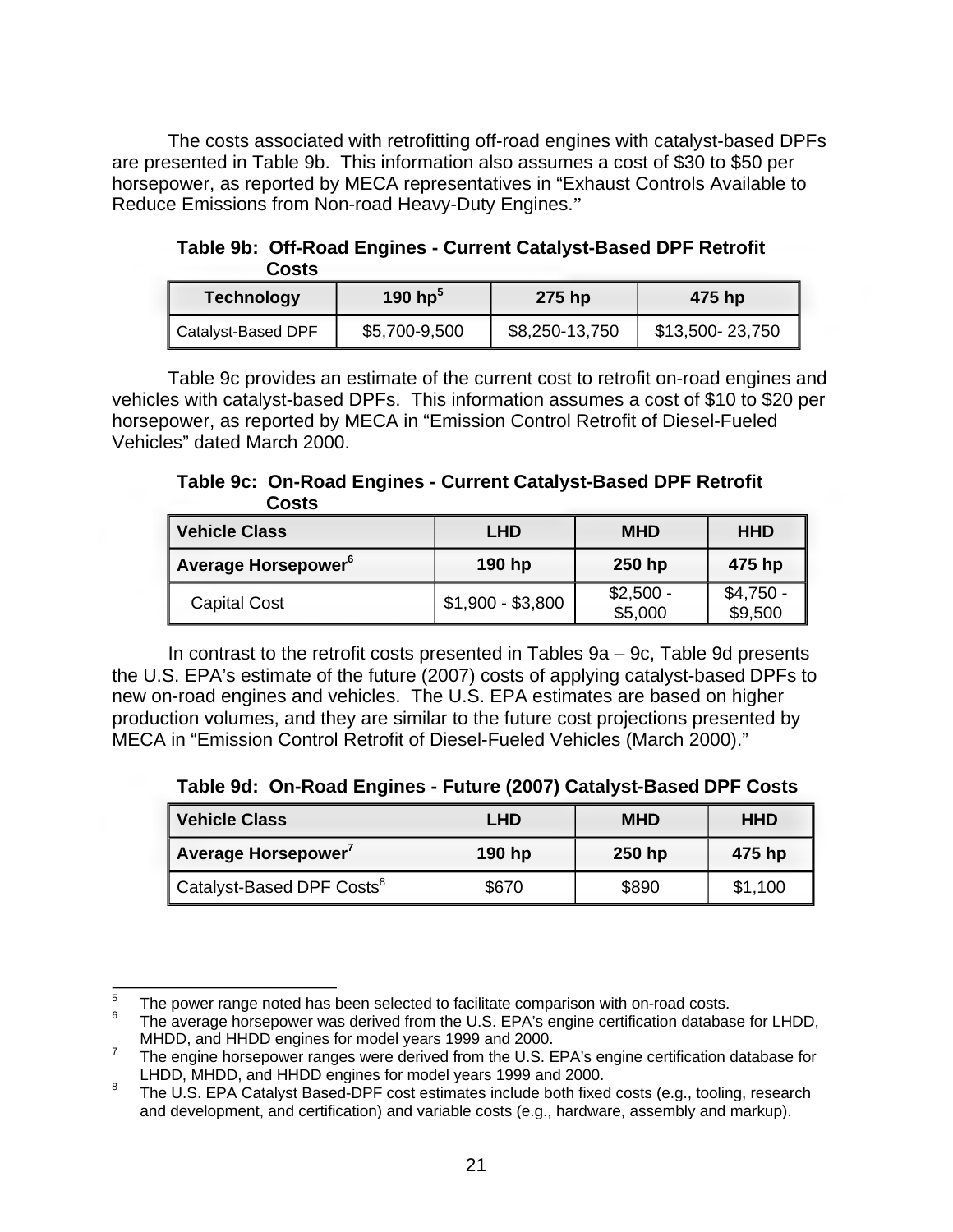There is a stark difference between the current costs associated with retrofitting existing engines and the future costs associated with applying catalyst-based DPFs to new engines and vehicles. However, we expect these costs to decline as production volumes and experience increase. ARB staff expects that, over the next few years, the retrofit costs presented in Tables 9a- 9c will approach the new engine costs presented in Table 9d.

Detailed cost and cost-effectiveness analyses will be completed during the preparation of each control measure. However, staff expects that the costs associated with carrying out this plan will be significant and will be on the order of the costs associated with other major ARB programs. In addition, ARB staff recognize that there may be unique situations that require a special evaluation of the feasibility and/or cost-effectiveness of applying catalyst-based DPF technology. These issues will be fully investigated and considered during the development of the specific control measures.

## **VII. ALTERNATIVE TECHNOLOGIES**

#### **A. What alternatives to diesel-fueled engines and vehicles exist today that would result in lower diesel PM emissions?**

Diesel-fueled engines are extensively used throughout California in equipment and vehicles that provide for the transportation of goods, construction of homes, and emergency power generation. (See Chapter III for more information on the uses of diesel-fueled engines.) Diesels are the engines of choice for most "heavy-duty" applications. However, for a significant number of applications, lower PM emitting alternatives to existing diesel-fueled engines exist. As ARB staff develop the control measures recommended in this report, the feasibility and cost of these alternatives will be evaluated and considered. In most cases, it is expected that well controlled diesel engines using very low-sulfur fuel will have equivalent PM emissions as benchmark gasoline or CNG fueled engines. Where this is true, it is envisioned that regulations would be structured to provide a choice of fuels. In cases where alternatively-fueled engines offer emission performance that cannot be matched by diesel-fueled engines, the feasibility and costs of setting standards based on the capability of alternatively fueled engines will be assessed.

Current alternatives to diesel-fueled vehicles and equipment include:

- $\bullet$  natural gas fueled vehicles and equipment;
- $\bullet$  gasoline-fueled vehicles and equipment;
- $\bullet$  dual-fueled vehicles and equipment;
- $\bullet$  electrically-powered vehicles and equipment;
- $\bullet$  fuel cell technology; and
- $\bullet$  other alternatively fueled (e.g., Bio-diesel) vehicles and equipment.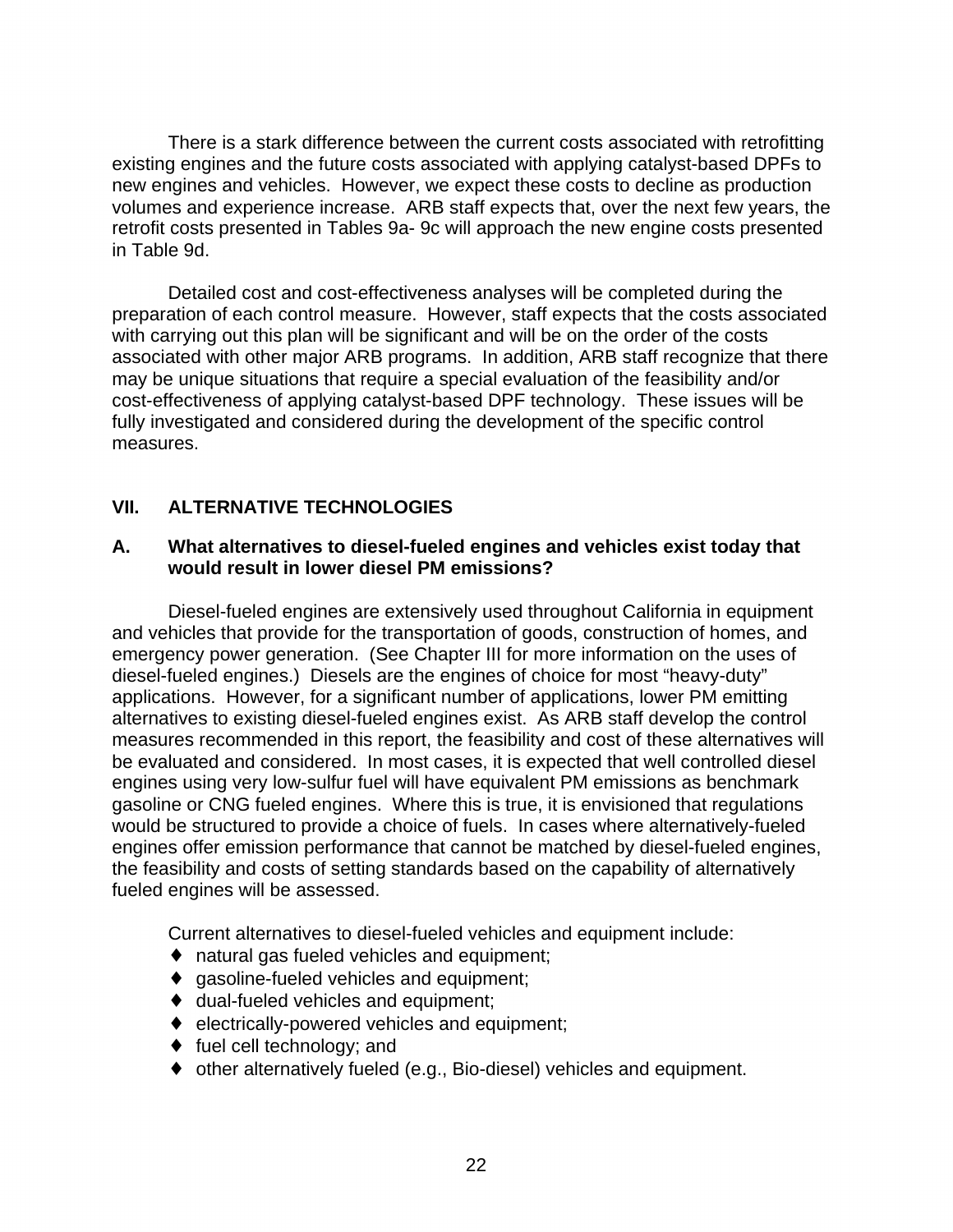The next step in the AB 1807 process, following approval of this report, is the development of the specific ATCMs and regulations designed to reduce diesel PM emissions from diesel-fueled engines and vehicles. Chapter VIII identifies the specific control measures we currently recommend be developed. As part of the process in developing these recommended measures, where appropriate, the ARB staff will thoroughly evaluate available alternatives to diesel-fueled engines and diesel fuel. Criteria evaluated by the ARB staff when considering the recommendation of alternative technologies include:

- $\bullet$  reduction in emissions of air toxics;
- $\bullet$  the availability and quality of source test information;
- $\bullet$  cost and cost-effectiveness of the alternative technology; and
- $\bullet$  operation or design constraints associated with the alternative.

In summary, diesel-fueled engines have established themselves for a variety of reasons as the preferred power source for many functions in our industrial society. However, cleaner alternatives do exist which ARB staff will consider when developing the measures recommended in this report.

ARB staff will develop the ATCMs and regulations in an open and public process. Draft versions of ATCMs and regulations will be presented to the public for review and comment, and a final draft version will be presented to the Board for approval. Public outreach is an essential element in the development of any ATCM or regulation to ensure that all affected and interested parties have full opportunity to provide input and shape rules that are both effective and workable.

## **VIII. STAFF'S RECOMMENDATION**

In August 1998, the ARB identified particulate matter emissions from diesel fueled engines as a TAC, and staff was directed to begin the risk management process. A working group was convened to advise the staff with its risk management efforts. Since October 1998, staff has been working with the advisory committee to develop this report on the need for further control of particulate emissions from diesel engines. Staff finds that:

- 1. The current inventory of diesel PM emissions, as presented in Chapter V of this report, demonstrates that stationary and mobile diesel engines currently emit over 28,000 tons per year of diesel PM in California;
- 2. The current statewide population-weighted annual outdoor and indoor risk from exposure to diesel PM emissions, as presented in Chapter V of this report, is estimated at over 500 and 350 potential excess cancers per million people, respectively; and
- 3. The evaluation of available diesel PM control technologies and strategies, as presented in Appendix II, Appendix III, and Appendix IX to this report,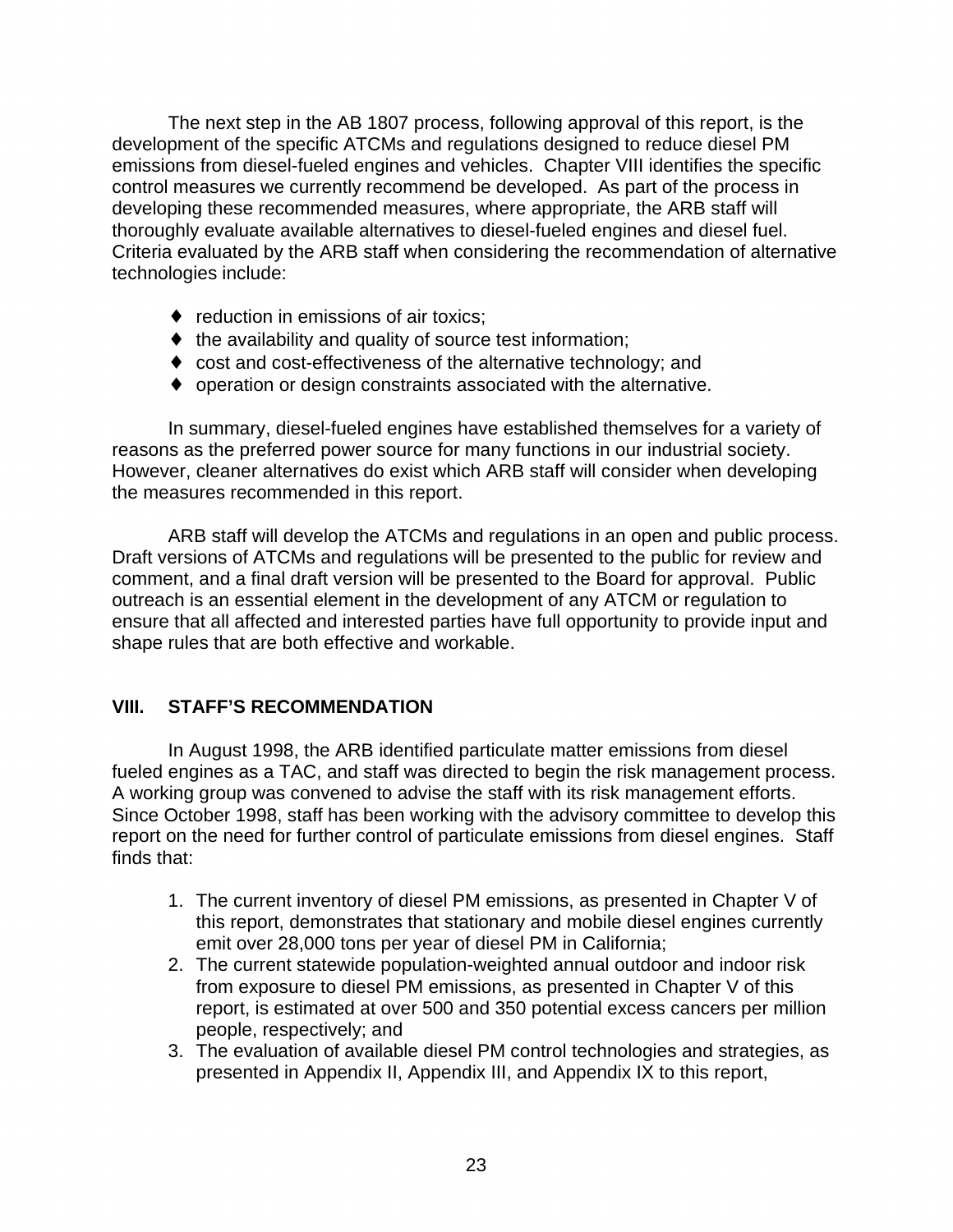demonstrates that technically feasible and commercially available diesel PM control measures are available for diesel-fueled engines and vehicles.

Therefore, we recommend that the Board direct staff to develop measures to reduce diesel PM emissions from all diesel-fueled engines and vehicles. Measures that we recommend to be developed are presented below. None of the recommended measures will result in an increase in NOx emissions above applicable NOx emission certification levels.

The recommended measures for regulation development are discussed in sections A, B, and C below. Section D discusses the actions we believe the U.S. EPA needs to pursue to support our recommendations and to reduce diesel PM emissions in California. Section E discusses possible adverse impacts associated with the recommended measures. A more detailed description of each recommended measure and the associated emission reduction, risk reduction, cost analysis, and proposed implementation date for each measure can be found in Appendices II, III, and IV.

## **A. What measures does ARB recommend be developed to further reduce diesel PM emissions from mobile diesel-fueled engines and vehicles?**

Table 10 summarizes the recommended measures for all mobile sources except for retrofit of off-road portable equipment, which is discussed in the next section. Together, these measures comprise a comprehensive program to be implemented in California to control and reduce potential cancer risk from exposure to diesel particulate matter from mobile sources. These measures are further subcategorized for on-road and off-road applications. Alternative strategy applications, which are non-regulatory, are also part of the comprehensive program. They are discussed later in this section.

As discussed in Chapter II, the recommended measures will be developed in accordance with the requirements of AB 1807. The specific control requirements of each measure will be developed in an open and public process. Details concerning each specific recommended measure, which include the cost and cost-effectiveness of controls and the availability of alternative technologies, will be explored as each recommended measure is developed.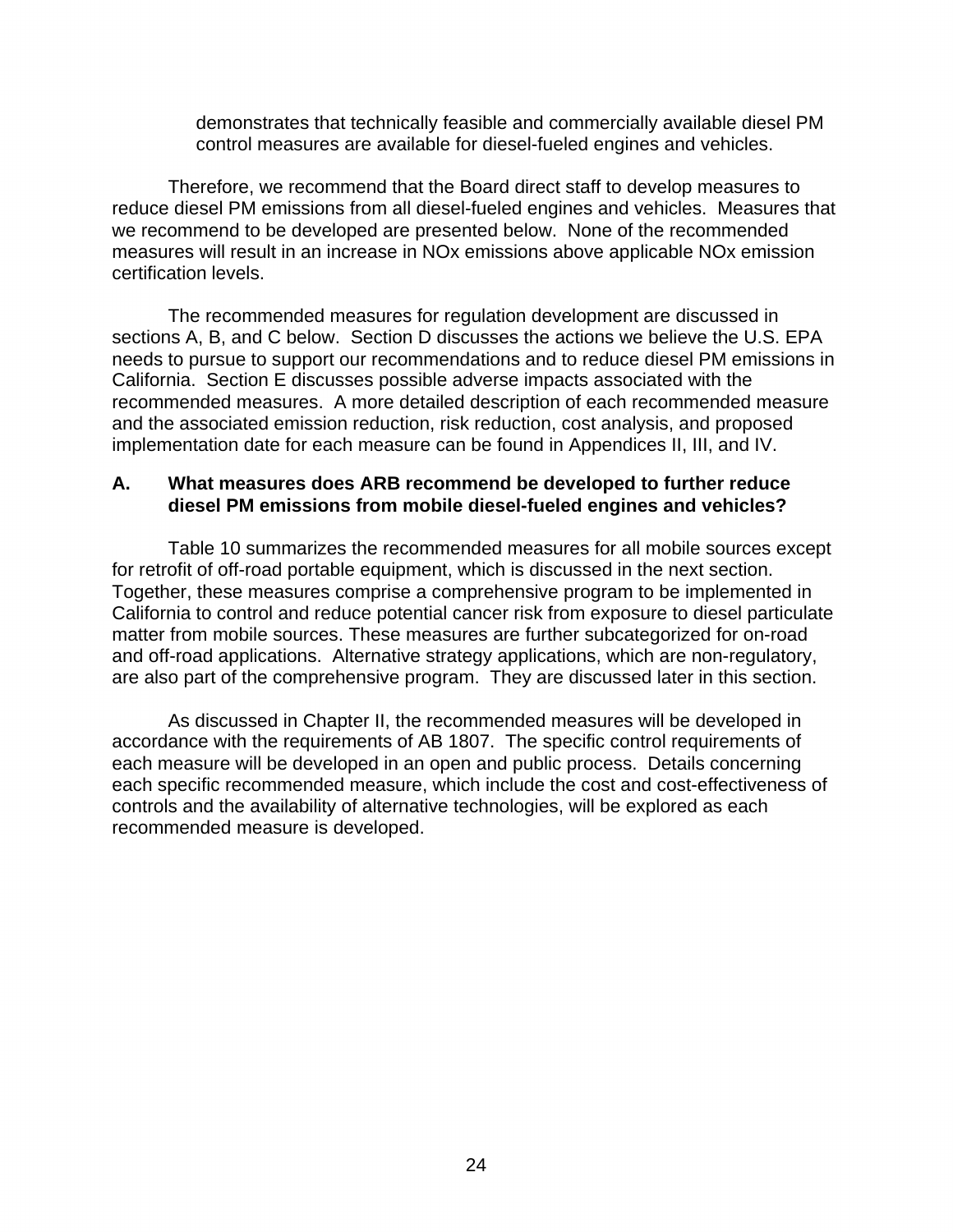| <b>Measures</b>                                             | <b>Proposed</b><br><b>Board</b><br><b>Adoption</b><br><b>Date</b> | <b>Proposed</b><br>Implemen-<br>tation Date | Est. PM<br>Reduction,<br>tons per<br>year | Est. PM<br>Reduction,<br>tons per<br>year | <b>Est. Cost</b><br>per Unit, \$ |
|-------------------------------------------------------------|-------------------------------------------------------------------|---------------------------------------------|-------------------------------------------|-------------------------------------------|----------------------------------|
| <b>On-Road Measures</b>                                     |                                                                   |                                             | 2010                                      | 2020                                      |                                  |
| Supplemental test<br>procedures HDV<br>certification        | 2000                                                              | 2005                                        | n/a                                       | n/a                                       | to be<br>determined              |
| Lower emission<br>standards for new<br>HDV engines          | 2001                                                              | 2007                                        | 1,600                                     | 3,500                                     | 670-1,100                        |
| Control of emissions<br>from existing engines<br>(retrofit) | 2002                                                              | 2002-2008                                   | 1,870                                     | 280                                       | 1,900-9,500                      |
| Solid waste<br>collection vehicles                          |                                                                   | 2002                                        |                                           |                                           |                                  |
| Other public<br><b>HDV</b> fleets                           |                                                                   | 2002                                        |                                           |                                           |                                  |
| Other public &<br>private HDV<br>fleets                     |                                                                   | 2003-2008                                   |                                           |                                           |                                  |
| Control of HDV<br>in-use emissions                          | 2003                                                              | 2005                                        | n/a                                       | n/a                                       | 130-150                          |
| <b>Off-Road Measures</b>                                    |                                                                   |                                             |                                           |                                           |                                  |
| Lower emission<br>standards for new<br>engines              | 2002                                                              | 2006-2008                                   | 910                                       | 3,600                                     | 1,300-1,800                      |
| Control of emissions<br>from existing engines<br>(retrofit) | 2002                                                              | 2002-2008                                   | 6,000                                     | 1,500                                     | 5,700-23,800                     |
| <b>Public fleets</b>                                        |                                                                   | 2002-2003                                   |                                           |                                           |                                  |
| Other off-road<br>fleets                                    |                                                                   | 2006-2008                                   |                                           |                                           |                                  |
| Control of in-use<br>emissions                              | 2003                                                              | 2006-2008                                   | n/a                                       | n/a                                       | to be<br>determined              |
| PM standards for<br>new diesel pleasure<br>craft engines    | 2002                                                              | 2005                                        | 9                                         | 24                                        | to be<br>determined              |
| <b>Federal Measures</b>                                     |                                                                   |                                             |                                           |                                           |                                  |
| Locomotive retrofit                                         |                                                                   |                                             | 860                                       | 760                                       | to be<br>determined              |
| Commercial marine<br>vessels retrofit                       |                                                                   |                                             | 3900                                      | 4500                                      | to be<br>determined              |

**Table 10: Recommended Measures to Reduce Diesel PM from Mobile Sources**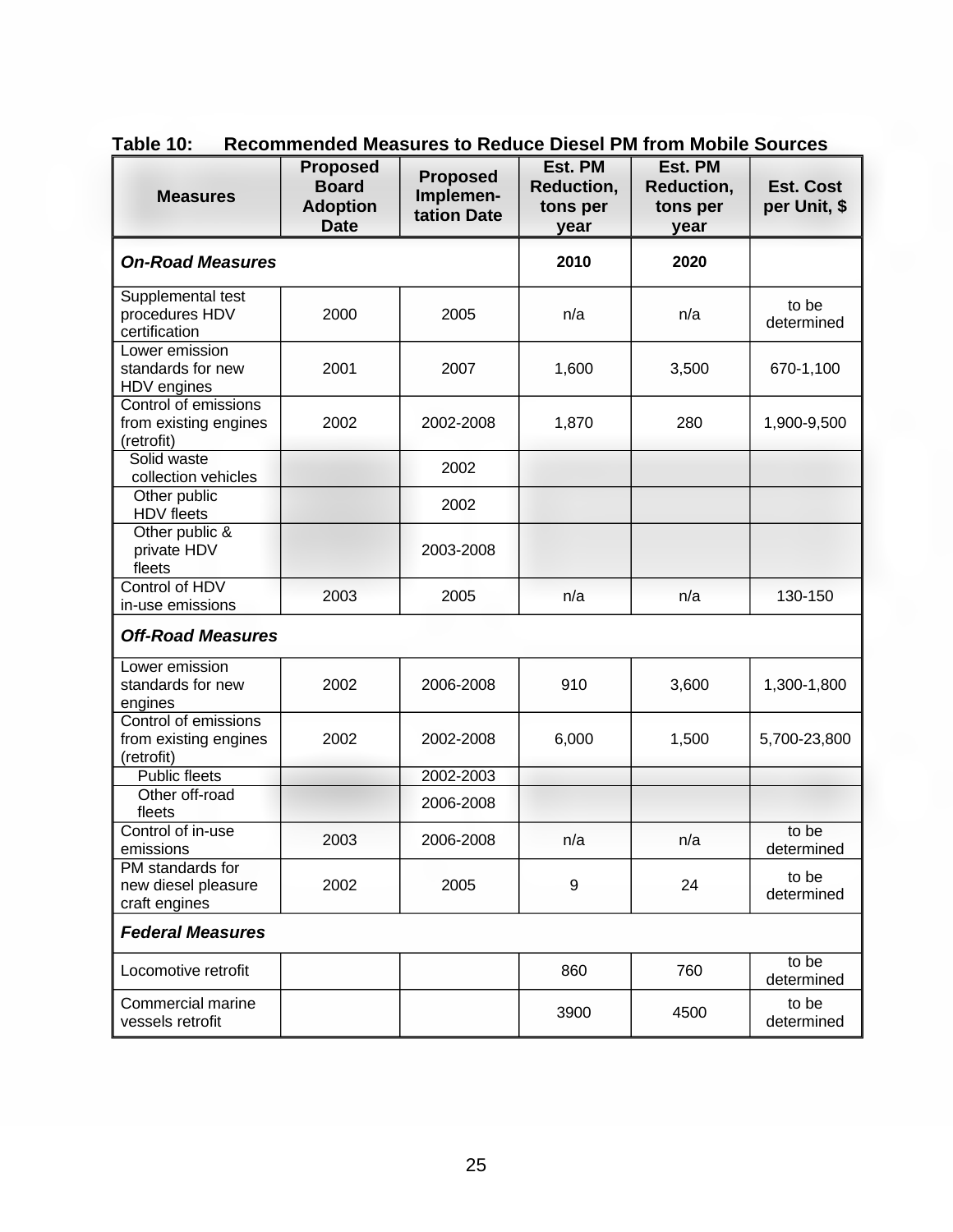#### *On-Road*

The recommended measures for diesel-fueled on-road mobile vehicles listed in Table 10 address both new and existing vehicles. The proposed implementation dates listed in Table 10 are tentative. The actual implementation dates may vary based on engine type or service and on the availability of very low-sulfur fuel. For new vehicles, ARB staff is proposing new engine diesel PM standards that will reduce diesel PM emission by at least 90 percent from the current on-road standards. This proposal is based upon the U.S. EPA's proposed heavy-duty engine and vehicle standards and highway diesel fuel sulfur control requirements rule, and the expected engine, fuel, and control technology development needed to meet the proposed standards. For existing vehicles, ARB staff is proposing diesel PM emissions be reduced, for almost all (90 percent) engines, by at least 85 percent. This equates to an overall diesel PM emission reduction of 75 percent from existing vehicles. This reduction can be achieved through the addition of after-treatment technology, or replacement of existing engines with new technology or alternatively fueled engines. The details of each of the recommended measures will be addressed during the actual regulation development process. In-use compliance programs will be implemented or enhanced to maintain the diesel PM emission reductions achieved through cleaner new engine standards and retrofits.

#### *Off-Road*

The recommended measures for diesel-fueled off-road engines are similar to those for on-road vehicles: more stringent diesel PM standards, after-treatment control retrofit requirements, and in-use compliance programs. In contrast, to on-road vehicles, most off-road engines are not registered by the State, with the exception of portable engines, boats, and off-highway motorcycles that are permitted and/or registered by local districts or the State. Therefore, to ensure the application of recommended measures such as inspection and maintenance programs, in-use compliance testing, or mandatory retrofitting of older equipment, the ARB and district staff may rely on mechanisms such as warranty registration, local operating permits, and contract requirements.

## *Non-Regulatory Strategies*

Non-regulatory strategies for mobile sources include guideline development, voluntary memoranda of understanding, and non-regulatory incentive programs. A variety of voluntary and incentive programs are being proposed to achieve reductions beyond those California can achieve through regulatory action. These are activities the ARB does not currently have the authority to regulate and for which regulations may not be the most effective action. While pursuing these non-regulatory strategies, ARB staff will work with the appropriate stakeholders to achieve voluntary reductions in diesel PM. The non-regulatory strategies being considered by the ARB staff include: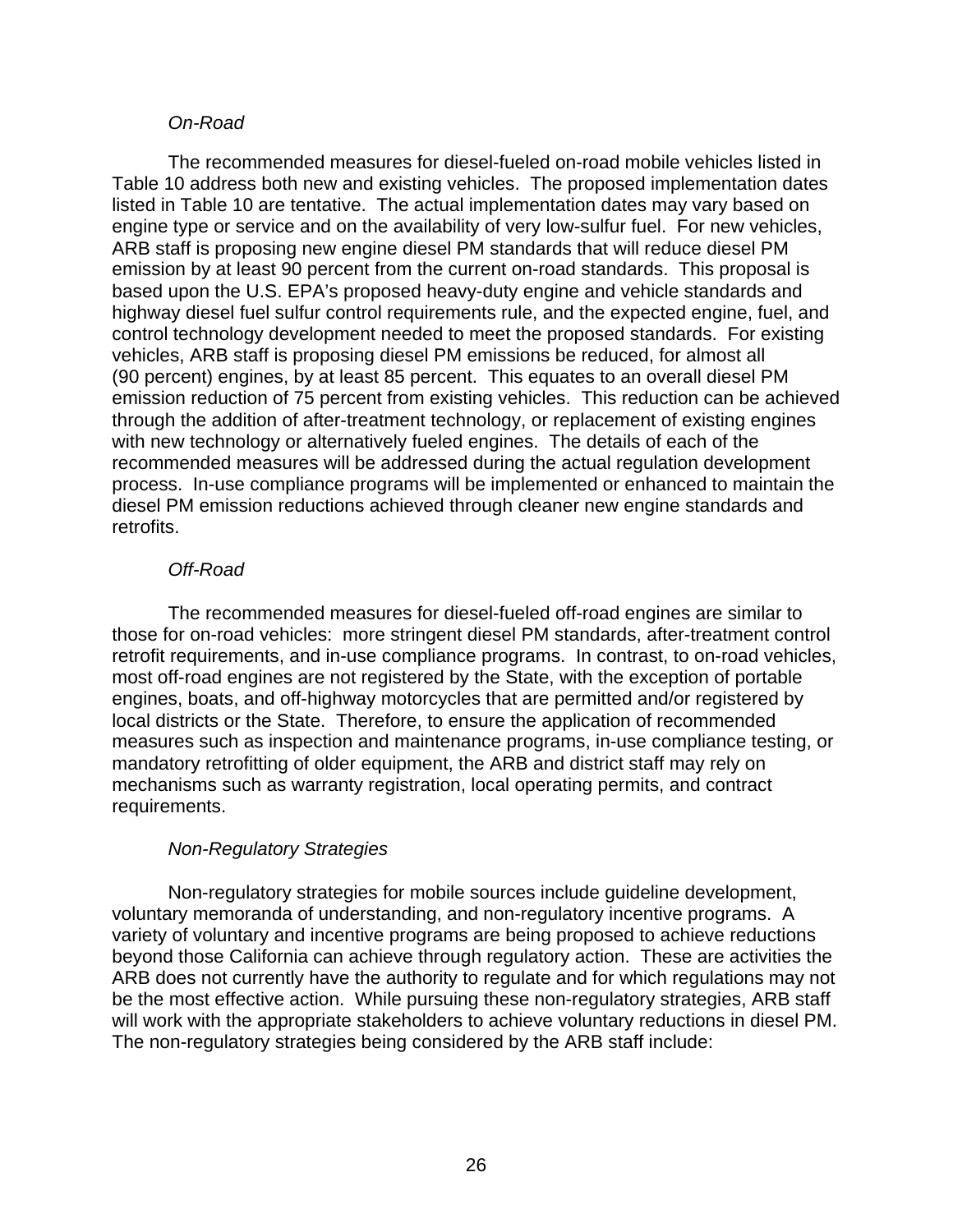- the voluntary application of diesel particulate filters for locomotives;
- $\bullet$  the voluntary application of diesel particulate filters for commercial marine vessels;
- $\bullet$  developing a memorandum of understanding (MOU) for the retrofit of airport ground support equipment;
- $\bullet$  the voluntary retrofit of emergency vehicles; and
- $\bullet$  implementing transportation control measures idling restrictions;

## **B. What measures does ARB recommend be developed to further reduce diesel PM emissions from stationary and off-road portable diesel-fueled engines?**

Table 11 summarizes the recommended measures designed to reduce diesel PM emissions from stationary and off-road portable diesel-fueled engines. The proposed implementation dates listed in Table 11 are tentative. The actual implementation dates may vary based on engine type or service and on the availability of very low-sulfur fuel. The measures identified in this section are discussed in more detail in Appendix II. For new engines, the recommended control measures presented in Table 11 require the application of catalyst-based DPFs or a similar technology that will reduce diesel PM emissions by at least 90 percent from uncontrolled levels. For existing vehicles, ARB staff is proposing diesel PM emissions be reduced, for almost all (90 percent) engines, by at least 85 percent. This equates to an overall diesel PM emission reduction of 75 percent from existing vehicles. This reduction will be achieved through the addition of after-treatment technology, replacement of older technology engines with new technology or alternatively fueled engines, or restrictions placed on the operation of existing equipment. The details of each of the recommended measures will be addressed during the development of each of the air toxic control measures and regulations. Because of the variety of existing engines, as well as the multitude of applications, staff expects that no single control technology will be universally applicable to all retrofit applications.

Tables 9a and 9b presented information on the costs associated with applying catalyst-based DPFs on both new and retrofit stationary and portable engines. The preliminary cost-effectiveness for the control measures identified in Table 11 ranges from 5 to 200 dollars per pound of diesel PM reduced. The cost per pound of diesel PM reduced reflects the predicted costs associated with purchasing, installing, and maintaining a catalyst-based DPF on each of the diesel-fueled engines addressed by the recommended measures. We believe these cost-effectiveness estimates similar to the cost-effectiveness estimates for regulations developed to reduce other particulate compounds that have been identified as toxic air contaminants (e.g., hexavalent chromium and lead).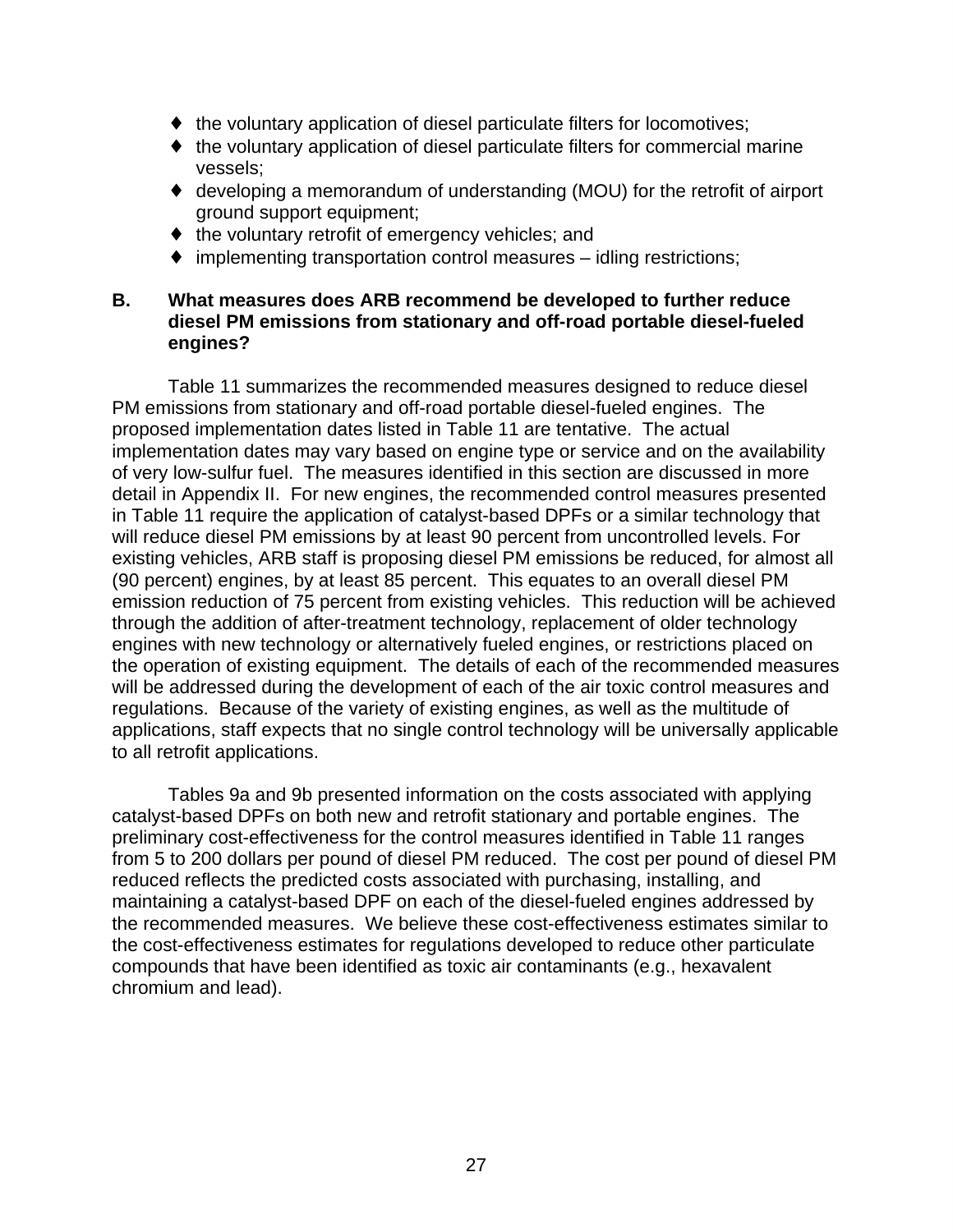| <b>Control Measure</b>                 | <b>Proposed Board</b><br><b>Adoption Date</b> | <b>Proposed</b><br>Implementation | <b>Estimated PM</b><br><b>Reduction</b> | <b>Estimated PM</b><br><b>Reduction</b> |
|----------------------------------------|-----------------------------------------------|-----------------------------------|-----------------------------------------|-----------------------------------------|
|                                        |                                               | <b>Date</b>                       | 2010 (TPY)                              | 2020 (TPY)                              |
| <b>Stationary Engine</b>               |                                               |                                   |                                         |                                         |
| New Engines                            | 2002                                          | 2002                              | 33                                      | 21                                      |
| <b>Prime Engine Retrofit</b>           | 2002                                          | 2003                              | 70                                      | 66                                      |
| <b>Emergency Standby</b><br>Retrofit   | 2002                                          | 2003                              | 105                                     | 105                                     |
| Off-Road Portable Engine<br>Retrofit   | 2002                                          | 2003-2005                         | 712                                     | 252                                     |
| <b>Agricultural Engine</b><br>Retrofit | 2002                                          | 2003-2005                         | 297                                     | 197                                     |

**Table 11: Recommended Measures to Reduce Diesel PM from Stationary and Off-Road Portable Sources** 

#### *Stationary*

The recommended measures for stationary diesel-fueled engines listed in Table 11 address both new and existing engines. For new engines, the ARB staff recommends an ATCM be developed based on the requirements of the ARB's permitting guidance document, Risk Management Guidance for the Permitting of New Stationary Diesel-fueled Engines, (September 2000). (See Appendix II for a more detailed description of Guidance requirements.) Diesel PM emission reductions from new stationary diesel-fueled engines will be accomplished by requiring these engines to meet either specific technology requirements (i.e., stringent diesel PM engine certification levels, usage of low-sulfur diesel fuel, and application of catalyst-based DPFs); or an equally stringent performance standard.

For existing prime (non-emergency) engines and emergency standby engines, ARB staff recommends the development of ATCMs that define retrofit control requirements. As shown in Table 11, ARB staff predicts the implementation of the prime engine and emergency standby engine ATCMs by 2003 will result in diesel PM reductions of up to 70 tons and 105 tons in 2010, respectively. To achieve this reduction, ARB staff is proposing diesel PM emissions be reduced, for almost all (90 percent) engines, by at least 85 percent. This represents a 75 percent reduction in diesel PM emissions from engines in these categories. The details of each of the recommended measures will be addressed during the development of the regulations. Although catalyst-based DPFs are available, for these sources, this technology may not prove to be cost-effective for all engines especially smaller engines with limited hours of operation. During the ATCM development process, the ARB staff will conduct a more detailed cost-effectiveness analysis to help in determining the appropriateness of these controls. It is anticipated that both of these ATCMs would be fully implemented prior to 2010.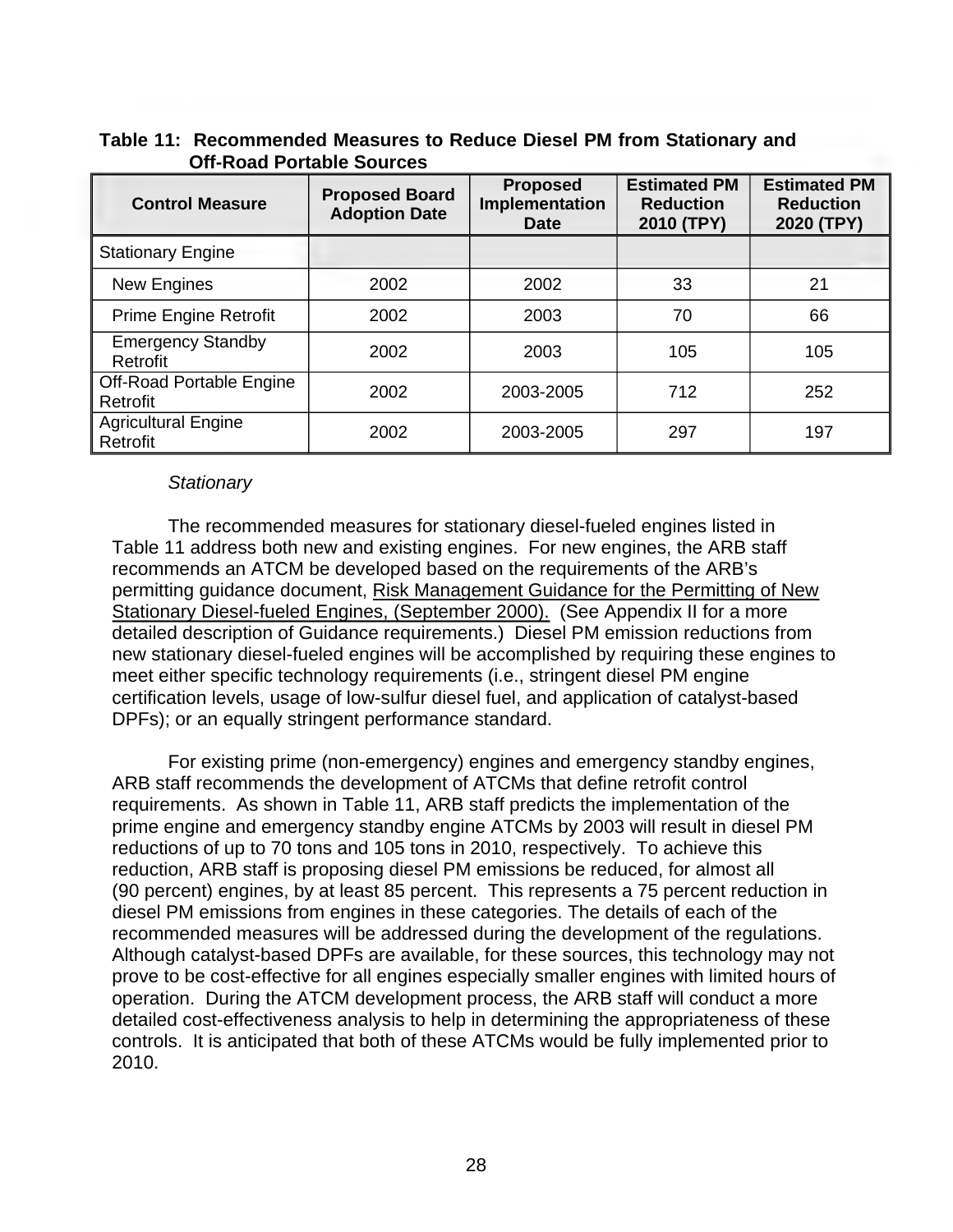There are over 6,000 agricultural irrigation pump engines in California, representing about 11 percent of the total stationary and portable engine inventory. Because of the high use of these engines, they are a significant source of diesel PM and contribute about half of the diesel PM emissions from the entire stationary engine category. In addition, agricultural irrigation pumps tend to be concentrated in specific regions of the State, contributing proportionally higher emissions within these regions.

H&SC section 42310(e) prohibits districts from requiring a permit for most equipment used in agricultural operations. However, the State and districts may establish emission control requirements for stationary agricultural equipment. Therefore, ARB staff recommends working with the agricultural community to develop a comprehensive program to reduce emissions from engines used in agricultural operations. This program should evaluate both the substitution of diesel engines with electrically driven equipment and a comprehensive retrofit element.

ARB staff predicts a reduction of diesel PM from agricultural irrigation pumps of up to 297 tons per year by 2010 and 197 tons per year by 2020. To achieve this reduction, ARB staff is proposing diesel PM emissions be reduced, for almost all (90 percent) engines, by at least 85 percent. This represents a 75 percent reduction in diesel PM emissions from the engines in this category. This reduction will be achieved through the addition of after-treatment technology, replacement of older technology engines with new technology engines, use of alternative-fueled engines, or electrification. The details of each of the recommended measures will be addressed during the development of each of the regulations.

#### *Off-Road Portable*

Staff recommends that the ARB develop regulations to reduce diesel PM emissions from existing off-road portable diesel engines. New engines for off-road portable equipment will be regulated by the off-road rules discussed above. The ARB currently administers the Statewide Portable Equipment Registration Program (Statewide Registration Program) Regulation (Title 13 California Code of Regulation §2450 - 2466), which is a voluntary program for the statewide registration and regulation of off-road portable engines. To date, approximately 12,000 off-road portable engines have been registered. The staff recommends that the Statewide Registration Program Regulation be amended to include requirements for reducing diesel PM emissions from portable diesel engines through the application of catalyst-based DPFs, electrification where feasible, and consideration of alternate fuels. In addition, staff recommends the development of an ATCM, for implementation by local districts, consistent with amendments to the PERP regulation. Staff predicts compliance with the ATCM would reduce diesel PM emissions up to 712 tons per year in 2010 and up to 252 tons per year by 2020. To achieve this reduction, ARB staff is proposing diesel PM emissions be reduced, for almost all (90 percent) engines, by at least 85 percent. This represents a 75 percent reduction in diesel PM emissions the engines in this category. This reduction will be achieved through the addition of after-treatment technology, replacement of existing engines with new technology or alternatively fueled engines, or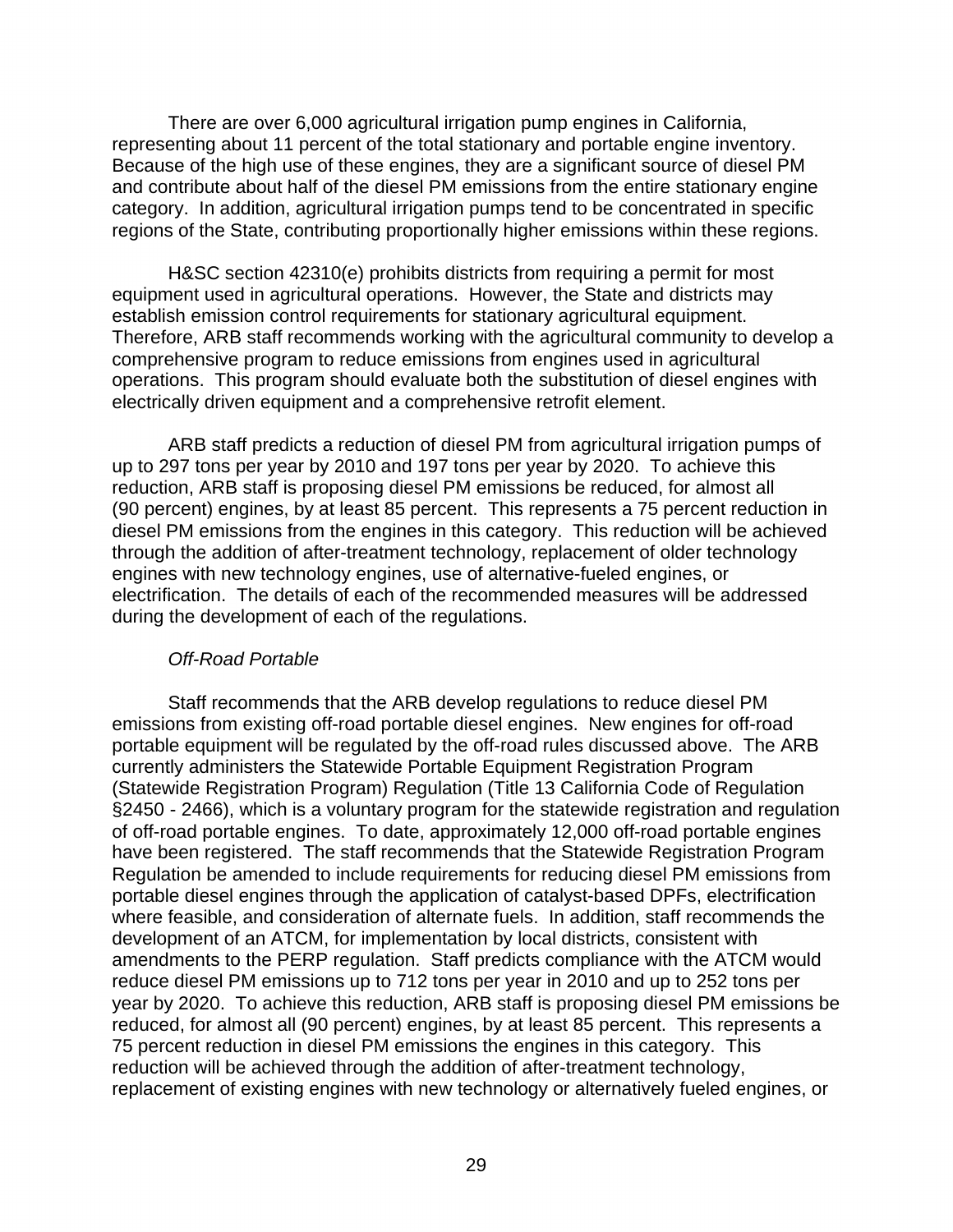restrictions placed on the operation of existing equipment. The details of each of the recommended measures will be addressed during the development of the regulations.

## **C. What measures does ARB recommend regarding diesel fuel reformulation?**

Table 12 summarizes the recommended measures regarding diesel fuel reformulation. The measures identified in this section are discussed in more detail in Appendix IV.

**Table 12: Summary of Recommendations** 

| <b>Recommendation</b>                          | <b>Emission</b><br><b>Reduction (%)</b><br><b>Diesel PM</b> | <b>Incremental</b><br>Cost (\$/gal) | <b>Implementation</b><br>or Issue Date |
|------------------------------------------------|-------------------------------------------------------------|-------------------------------------|----------------------------------------|
| Very low-sulfur CARB diesel<br>$(< 15$ ppmw S) | $> 90*$                                                     | < 0.05                              | 2005-2006                              |
| Guidance on alternative "diesel"<br>fuels      | $20**$                                                      | $0.18**$                            | 2001                                   |

Emission reductions with after-treatment.

\*\* Estimated for emulsions of water in CARB diesel.

ARB staff recommends that a regulation be adopted in 2001 that requires very low-sulfur CARB diesel for all diesel-fueled engines statewide, effective in 2006. ARB also recommends that programs be developed to ensure the adequate supply of very low-sulfur diesel fuel for vehicle fleets and stationary engines that are required through state or local rules to install catalytic add-on controls prior to 2006. The U.S. EPA has published proposed regulations which would require that all diesel fuel sold for use in on-road vehicles have a sulfur content no greater than 15 ppmw, beginning June 1, 2006. It is envisioned that the ARB regulation would apply to on-road and off-road sources but would otherwise be consistent with the U.S. EPA's efforts and enable the retrofit of off-road and stationary diesel engines with catalyst-based after-treatment control technologies.

ARB staff is also proposing to develop guidance on synthetic or alternative diesel fuel options. Synthetic or alternative diesel fuels may cost more than reformulated very low-sulfur CARB diesel, but should be considered if shown to be cost-effective for reducing diesel PM. These alternatives may result in significant benefits for higher-emitting categories, such as off-road engines. Synthetic or alternative diesel fuels may also prove to be part of the preferred control strategy for diesel-fueled engines or vehicles that result in relatively high risk, or where control retrofit options are very expensive or difficult to implement.

The guidance will identify alternative diesel fuels and provide information on associated emission reductions and cost. The guidance would assist local districts in their permitting of fleets and equipment, and may be especially useful in cases where control equipment retrofits are impractical.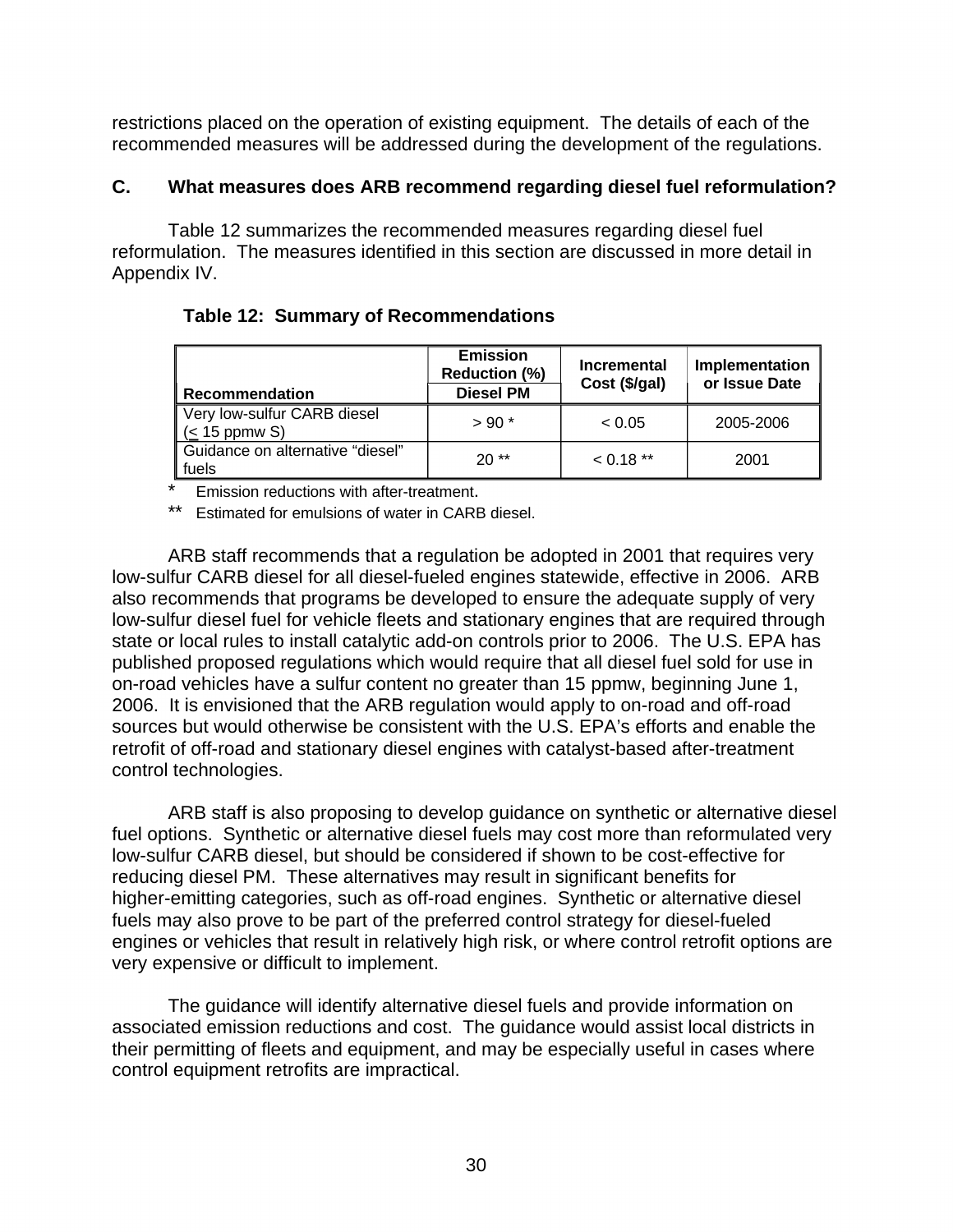## **D. What impact will the recommended measures have on diesel PM emissions and risk?**

As illustrated in Figures 3 and 4, ARB staff estimates the full implementation of the recommended measures, including retrofit of locomotives and commercial marine vessels, will result in an overall 75 percent reduction in the diesel PM inventory and the associated potential cancer risk for 2010, and an 85 percent reduction for 2020, when compared to today's diesel PM inventory and risk. These reductions will occur through the combined actions of both California and the U.S. EPA to adopt and implement rules that reduce diesel PM.

From 2000 to 2010, ARB staff predicts diesel PM emissions and risk would decrease by only about 20 percent if the recommended measures are not implemented. This reduction would result from the implementation of existing federal and state regulations and the attrition of older diesel-fueled passenger cars and light-duty trucks from the on-road fleet. The U.S. EPA has proposed new, lower emission standards for heavy-duty trucks for 2007 and lower sulfur limits for diesel fuel (on-road vehicles only) in 2006. The benefits of these proposed rules are not included as existing measures because they have not been adopted as of the date of this Plan.

The recommended measures can be grouped as follows: measures addressing on-road vehicles; measures addressing off-road equipment and vehicles, and measures addressing stationary and portable engines. These measures include the U.S. EPA proposed 2007 new heavy-duty truck standards and the proposed 2006 low-sulfur fuel limits. Figure 4 illustrates the impact of each of these groups of measures on projected diesel PM emission levels for 2010 and 2020. As shown, off-road recommended measures have the largest impact. Of the off-road recommended measures, the retrofit measures (see Table 10) result in over 90 percent of the diesel PM reductions associated with all of the off-road measures.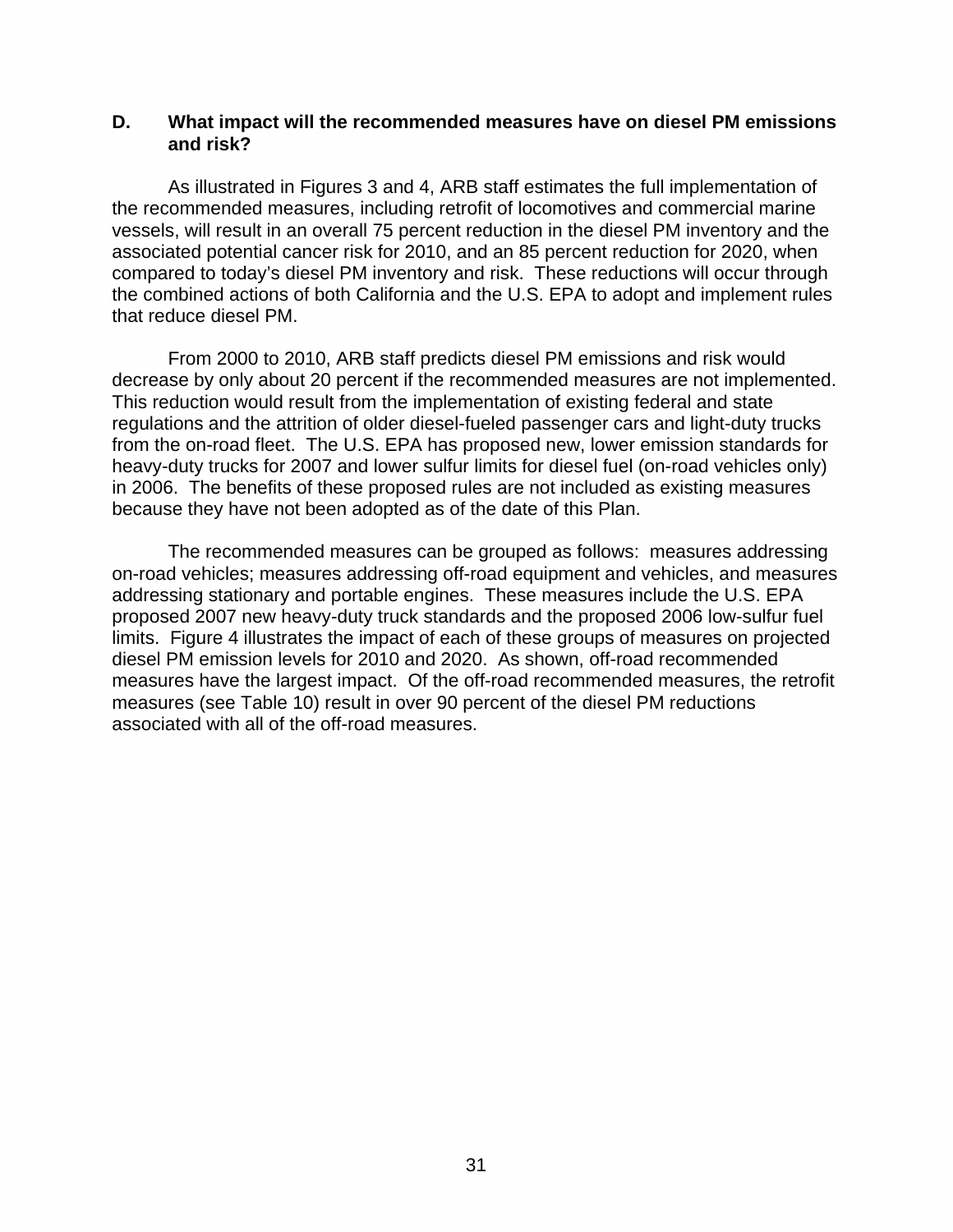

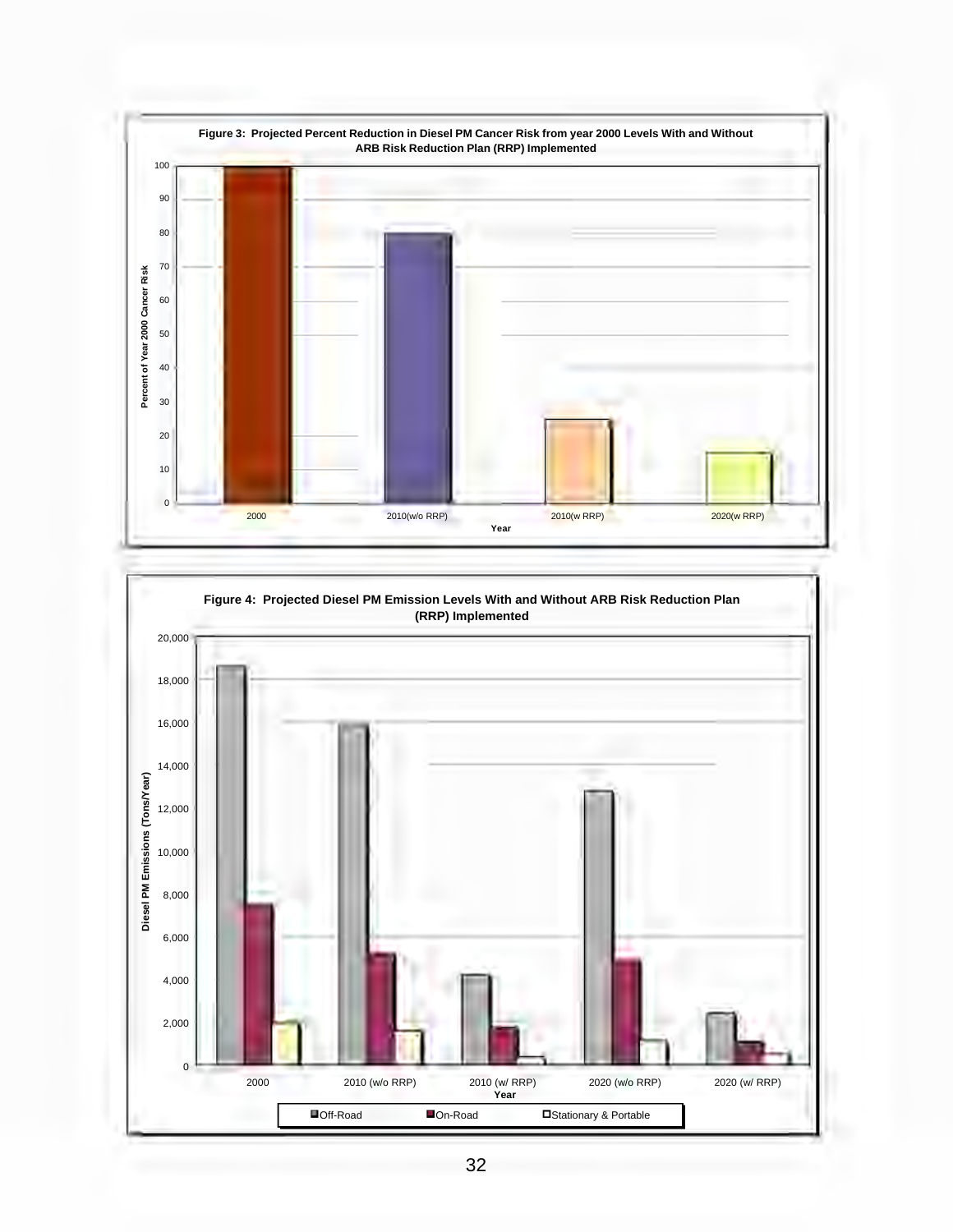## **E. What other expected benefits are associated with implementing the recommended measures?**

As discussed in the previous two sections, full implementation of the measures in this plan will result in significant reductions in diesel PM emissions and the associated risk. There are additional benefits associated with reducing diesel PM emissions. These include:

- $\bullet$  Increased visibility;
- Less material damage due to "soiling" of surfaces with diesel PM;
- $\bullet$  Decreased noncancer health effects associated with diesel PM; and
- ◆ Decreased deposits of diesel PM and toxic chemicals on to surface water.

## **F. What possible adverse impacts may be associated with the recommended measures?**

Most recommended measures require the use of add-on control devices, engine modifications, catalysts, low-sulfur diesel fuel and/or alternative fuel formulations. ARB staff has identified possible adverse environmental and safety impacts associated with the recommended measures. Each of these impacts will be fully investigated and addressed during the rulemaking process. Possible adverse impacts are identified below.

- $\rightarrow$  Potential for decrease in fuel economy;
- $\bullet$  Potential for increases in emissions of hydrocarbons (HC), oxides of nitrogen (NOx), and carbon monoxide (CO);
- ◆ Potential for changes in composition of diesel exhaust that could result in an increase in emissions of other toxic air pollutants.
- ◆ Potential for contamination of ground and surface waters;
- Potential safety issues due to use and handling of gaseous-fuels; and
- $\bullet$  Potential increase in hazardous waste from the disposal of spent catalyst material.

## **G. What actions should the U.S. EPA pursue to support the ARB staff's recommended measures?**

ARB staff recommends that the U.S. EPA adopt standards and regulations applicable to all 50 states that are similar in both scope and stringency to the measures in this plan. Further, ARB staff recommends the U.S. EPA take the following actions to support the measures in this plan and to reduce diesel PM emissions nationwide.

◆ The U.S. EPA should implement more stringent emission standards for diesel *PM in the Tier 3 rulemaking than are currently envisioned in the Off-Road Statement of Principles.*